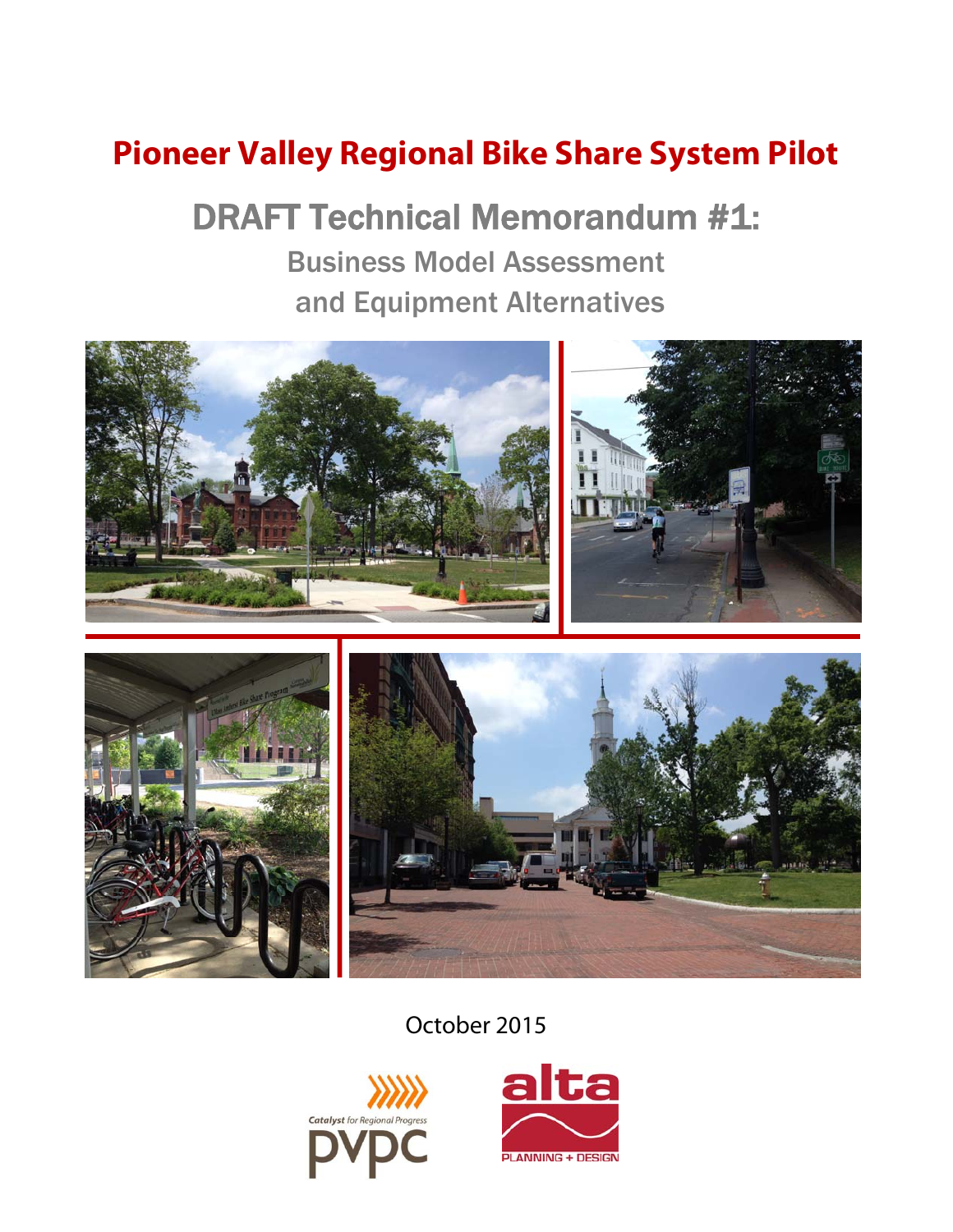## **Contents**

| 1. |     | $\label{prop:1} \mbox{Introduction} \,\, \ldots \,\, \ldots \,\, \ldots \,\, \ldots \,\, \ldots \,\, \ldots \,\, \ldots \,\, \ldots \,\, \ldots \,\, \ldots \,\, \ldots \,\, \ldots \,\, \ldots \,\, \ldots \,\, \ldots \,\, \ldots \,\, \ldots \,\, \ldots \,\, \ldots \,\, \ldots \,\, \ldots \,\, \ldots \,\, \ldots \,\, \ldots \,\, \ldots \,\, \ldots \,\, \ldots \,\, \ldots \,\, \ldots \,\, \ldots \,\, \ldots \,\, \ldots \,\, \ldots \,\, \ldots \,\,$ |
|----|-----|-------------------------------------------------------------------------------------------------------------------------------------------------------------------------------------------------------------------------------------------------------------------------------------------------------------------------------------------------------------------------------------------------------------------------------------------------------------------|
| 2. |     |                                                                                                                                                                                                                                                                                                                                                                                                                                                                   |
|    | 2.1 |                                                                                                                                                                                                                                                                                                                                                                                                                                                                   |
|    | 2.2 |                                                                                                                                                                                                                                                                                                                                                                                                                                                                   |
|    | 2.3 |                                                                                                                                                                                                                                                                                                                                                                                                                                                                   |
|    |     |                                                                                                                                                                                                                                                                                                                                                                                                                                                                   |
|    |     |                                                                                                                                                                                                                                                                                                                                                                                                                                                                   |
| 3. |     |                                                                                                                                                                                                                                                                                                                                                                                                                                                                   |
|    | 3.1 |                                                                                                                                                                                                                                                                                                                                                                                                                                                                   |
|    | 3.2 |                                                                                                                                                                                                                                                                                                                                                                                                                                                                   |
|    | 3.3 |                                                                                                                                                                                                                                                                                                                                                                                                                                                                   |
|    | 3.4 |                                                                                                                                                                                                                                                                                                                                                                                                                                                                   |
|    | 3.5 |                                                                                                                                                                                                                                                                                                                                                                                                                                                                   |
|    | 3.6 |                                                                                                                                                                                                                                                                                                                                                                                                                                                                   |
| 4. |     |                                                                                                                                                                                                                                                                                                                                                                                                                                                                   |
|    | 4.1 |                                                                                                                                                                                                                                                                                                                                                                                                                                                                   |
|    | 4.2 |                                                                                                                                                                                                                                                                                                                                                                                                                                                                   |
|    | 4.3 |                                                                                                                                                                                                                                                                                                                                                                                                                                                                   |
| 5. |     |                                                                                                                                                                                                                                                                                                                                                                                                                                                                   |
|    |     |                                                                                                                                                                                                                                                                                                                                                                                                                                                                   |
|    |     |                                                                                                                                                                                                                                                                                                                                                                                                                                                                   |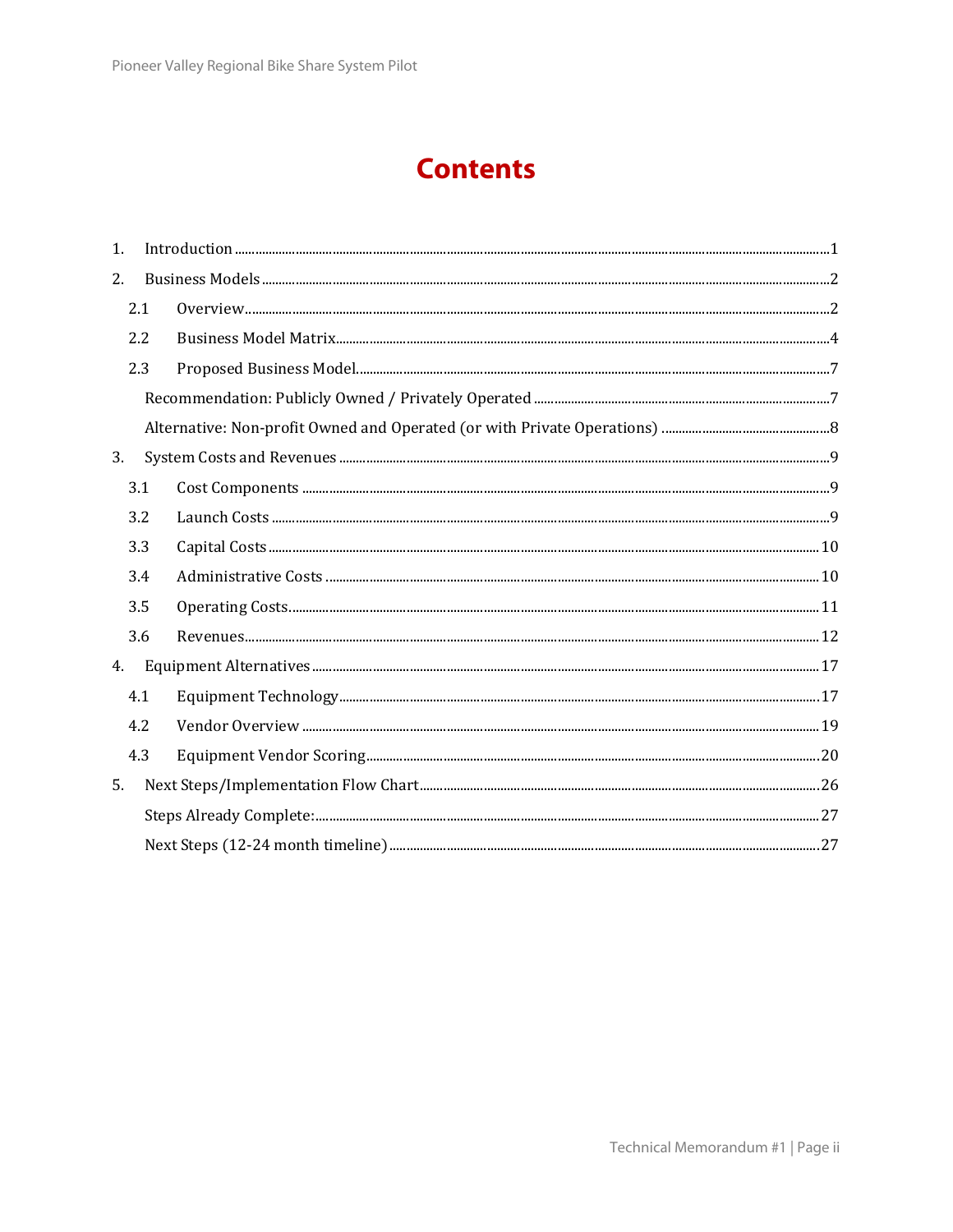## **1. Introduction**

The purpose of this Technical Memorandum is to build upon the recommended Business Model, Operational Structure and Financing strategy outlined in the Pioneer Valley Regional Planning Commission's (PVPC) March 2015 Feasibility Study for Regional Bike Share in the Pioneer Valley. Also covered here is an analysis of the potential equipment options for bike share along with an evaluation that narrows down the options to two. In particular, this Technical Memorandum provides the following: 

- Business Models
	- o An overview of relevant business models
	- $\circ$  A matrix that provides a description of the operational, administrative and financial differences between the business models
	- $\circ$  A pros/cons matrix for both ownership and operations that details the benefits and tradeoffs of the different models
	- o Proposed Business Model Recommendation for the Pioneer Valley
- Five Year Pro-Forma
	- $\circ$  A table that provides cost estimates that include expenses and revenues over the first five years of the system under two different equipment scenarios
- Equipment Alternatives
	- $\circ$  An overview of the main types of equipment considered in this study
	- $\circ$  A pros/cons matrix to evaluate several prominent bike share equipment providers *(to*) be developed in conjunction with the Steering Committee)

Each of these topics will be assessed in light of the unique characteristics and needs of the Pioneer Valley, and special consideration was given to observations and recommendations in the March 2015 Regional Bike Share in the Pioneer Valley Feasibility Study.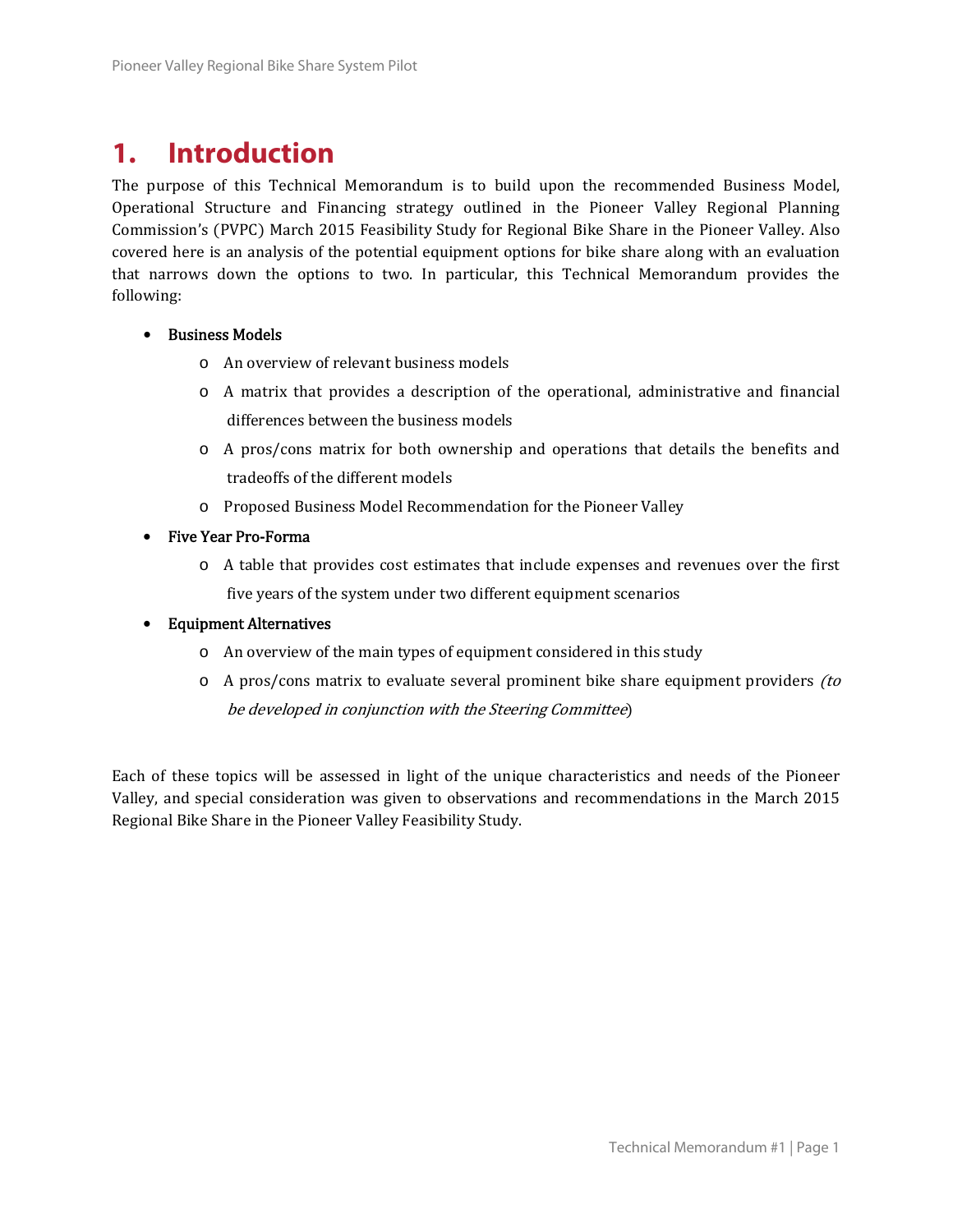## **2. Business Models**

### 2.1 Overview

One of the key early decisions for a city or region exploring bike share is to determine a governance structure for the program. Who will own the assets? Who will administer the program? Who will be responsible for day-to-day operations?

There are generally five bike share business models in the United States. Each business model varies depending on the characteristics of the local market. Some contextual differences include, for example, municipal and regional procurement capabilities, capacity and interest of local partners, and the funding environment. 

Variations aside, the business models considered in this memo are:

- 1. Publicly Owned and Operated: a government agency takes on the financial risk of purchasing, owning and operating the bike share program.
- 2. Publicly Owned / Privately Operated: a government agency takes on the financial risk of purchasing and owning the system and contracts operations to a private company that takes on liability for the system (note: certain operating tasks, such as marketing, may be taken on by the jurisdiction).
- 3. Non-Profit Owned and Operated: an existing or a newly formed non-profit takes on the responsibility of one or more of the roles of ownership, administration, and operation. Financial risk is taken on by the non-profit, although government agencies may provide start-up funds or act as a fiscal agent for the pass-through of federal, state, or local funding.
- 4. Non-Profit Owned / Privately Operated: a non-profit takes on the financial risk of purchasing and owning the system and contracts operations to a private company that takes on liability for the system.
- 5. For-Profit Owned and Operated: a private company takes on the responsibility of providing and operating the system. The private sector takes on all risk and fundraising responsibility and retains all profits



Model 2: Boston Hubway



Model 3: Denver B-cycle



Model 5. Miami Beach DecoBike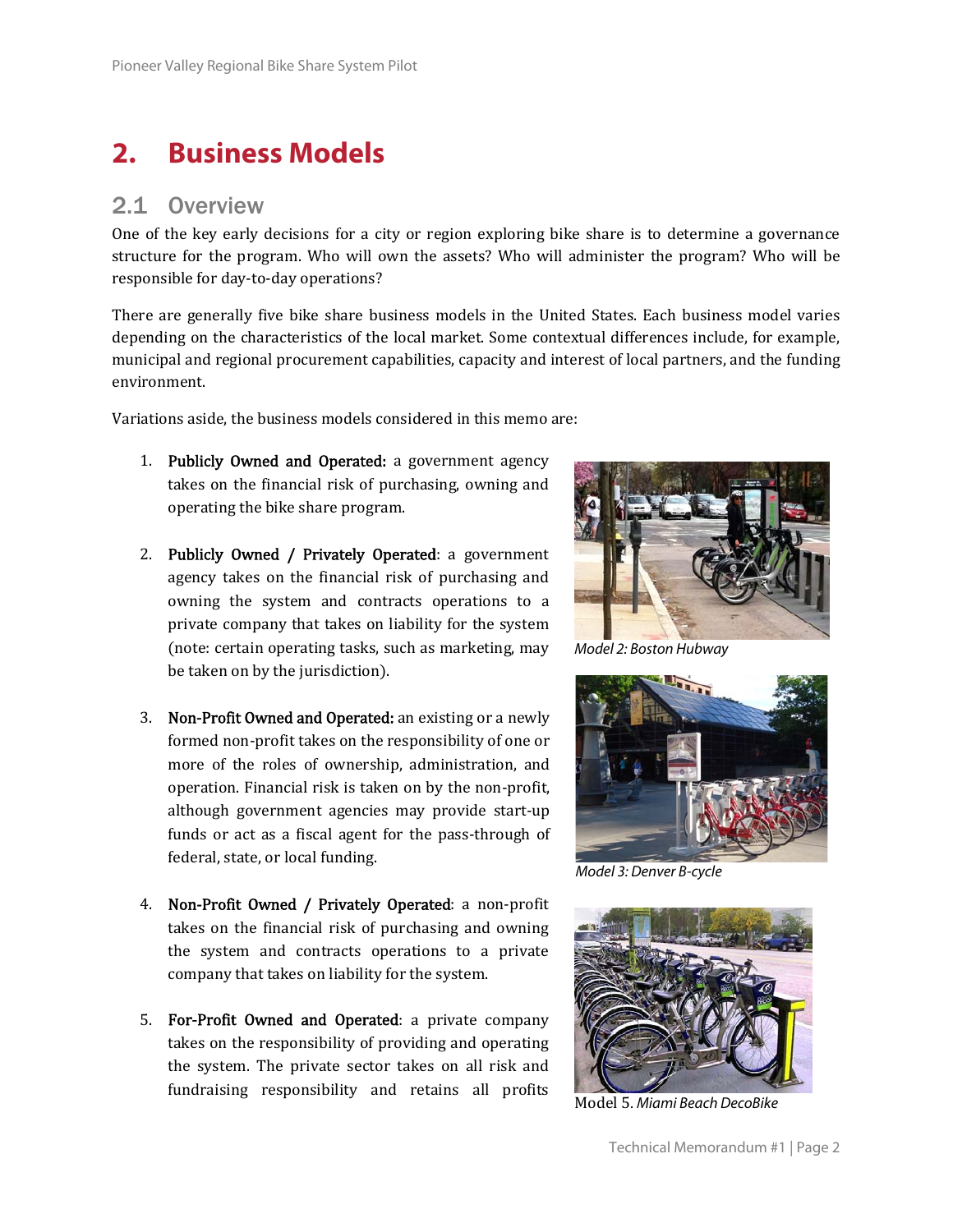(although it is not uncommon for a portion of profits to be paid to the jurisdiction for use of right-of-way, advertising, etc.). This model is highly dependent on the capacity of private sector fundraising. 

The key characteristics of the five primary models are summarized in Table 2-1, providing an overview of ownership of assets, operating responsibility, agency role, transparency, share of profit and risk, use of operating expertise, fundraising responsibility, expansion potential, and staff capacity / organizational interest. Table 2-2 and Table 2-3 provide further detail on pros and cons as they specifically relate to ownership and operations.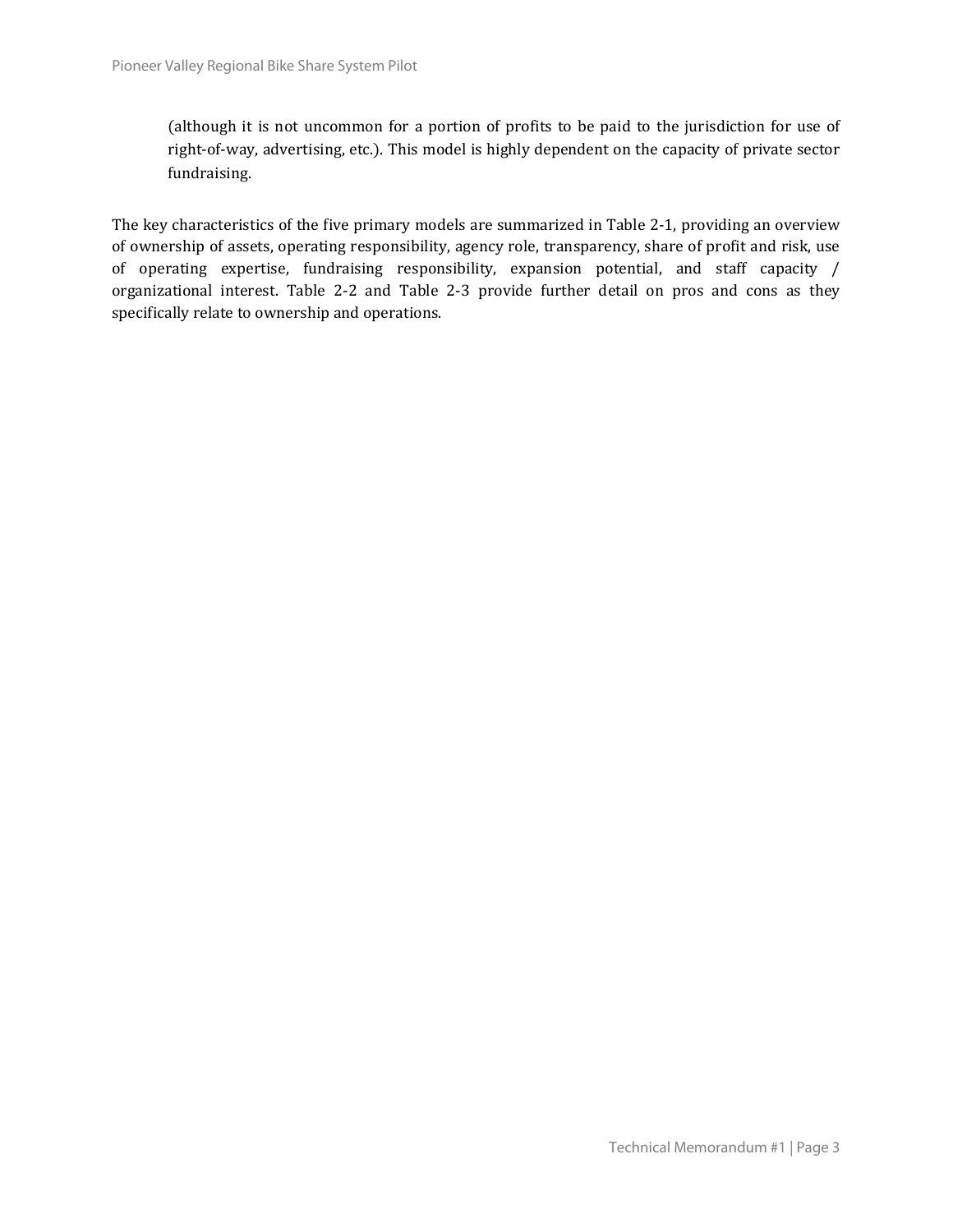### 2.2 Business Model Matrix

### **Table 2-1:** Key Characteristics of Typical Bike Share Governance Models

| Model                                                        |                  | Ownership Operations  | <b>Municipal Role</b>                                                                                                                                                                                                                                                                     | Transparency                                                                                        | <b>Risk</b>                                                                                                                       | <b>Profits</b>                                                                                                  | <b>Operating Expertise</b>                                                                                       | Fundraising                                                                                                                                                                                                                                         | <b>Expansion Potential</b>                                                                                                    | <b>Staff Capacity /</b><br>Interest                                                                                                                          | Examples                                                                                         |
|--------------------------------------------------------------|------------------|-----------------------|-------------------------------------------------------------------------------------------------------------------------------------------------------------------------------------------------------------------------------------------------------------------------------------------|-----------------------------------------------------------------------------------------------------|-----------------------------------------------------------------------------------------------------------------------------------|-----------------------------------------------------------------------------------------------------------------|------------------------------------------------------------------------------------------------------------------|-----------------------------------------------------------------------------------------------------------------------------------------------------------------------------------------------------------------------------------------------------|-------------------------------------------------------------------------------------------------------------------------------|--------------------------------------------------------------------------------------------------------------------------------------------------------------|--------------------------------------------------------------------------------------------------|
| <b>Publicly</b><br><b>Owned and</b><br><b>Operated</b>       | Public<br>agency | Public<br>agency      | Municipalities are responsible<br>for capital investment, own the<br>infrastructure and equipment,<br>and oversee all aspects of<br>operations.                                                                                                                                           | Strong agency control<br>over equipment,<br>expansion, operations,<br>and service levels.           | Financial risk and liability<br>exposure is taken on by<br>the public agency.                                                     | Agency retains<br>potential profits,<br>which can be used to<br>fund system<br>improvements and<br>expansion.   | Public agency would<br>likely lack start-up and<br>operating expertise,<br>which can affect level<br>of service. | Agency responsible for<br>fundraising. Typically a<br>mix of federal, state,<br>local grants;<br>sponsorships; and user<br>revenues.                                                                                                                | Expansion (within the<br>jurisdictions) can be<br>easily permitted.                                                           | Requires agency staff<br>capacity for fundraising,<br>oversight of the system<br>and operations and<br>marketing staff<br>management                         | Boise Bike Share, ID<br>Topeka Metro Bike, KS.                                                   |
| <b>Publicly</b><br>Owned /<br>Privately<br><b>Operated</b>   | Public<br>agency | Private<br>contractor | Municipalities are responsible<br>for capital investment; own the<br>infrastructure and equipment;<br>administer the contract with<br>private operator; and make<br>decisions and drive program<br>direction.                                                                             | Strong agency control<br>over program direction<br>and operating contract.                          | Financial risk is taken on<br>by the public agency.<br>Liability exposure is<br>taken on by the private<br>contractor.            | Agency retains (or<br>splits) profits, which<br>can be used to fund<br>system<br>improvements and<br>expansion. | Makes use of private<br>expertise to<br>complement agency<br>skills.                                             | Agency responsible for<br>fundraising. Typically a<br>mix of federal, state,<br>local grants;<br>sponsorships; and user<br>revenues.                                                                                                                | Expansion (within the<br>jurisdiction) is<br>contractually simple and<br>depends only on<br>additional funds being<br>raised. | Requires agency staff<br>capacity for fundraising<br>and oversight of the<br>system, but makes use of<br>the private sector<br>experience for<br>operations. | Divvy (Chicago),<br>Hubway (Greater Boston)<br>GoGo (Columbus OH)<br>Gr:d Bike Share (Phoenix)   |
| <b>Non-Profit</b><br><b>Owned and</b><br><b>Operated</b>     | Non-profit       | Non-profit            | Municipalities can be involved as<br>a financial partner providing<br>start-up funding for the non-<br>profit or acting as a fiscal agent<br>to pass through federal, state,<br>and local funding. Agency may<br>be represented on the non-<br>profit board or as a technical<br>advisor. | Some transparency<br>through representation<br>on non-profit Board or<br><b>Oversight Committee</b> | Financial and liability risk<br>is shifted to the non-<br>profit organization.                                                    | Profits are generally<br>reinvested into<br>improvement and<br>expansion of the<br>system.                      | Non-profit often lacks<br>start-up and<br>operating expertise,<br>which can affect level<br>of service.          | Provides the most<br>diverse fundraising<br>options. Agency or non<br>profit (or both) can<br>fundraise and private<br>sector is often more<br>willing to sponsor /<br>donate to non-profits.<br>All funding types are in<br>play under this model. | Expansion (within the<br>jurisdiction) is<br>contractually simple and<br>depends only on<br>additional funds being<br>raised. | Staff dedicated<br>specifically to the<br>mission of bike sharing.                                                                                           | Denver B-cycle,<br>Madison B-cycle<br>Kansas City B-cycle<br>Nice Ride<br>(Minneapolis/St. Paul) |
| <b>Non-Profit</b><br>Owned /<br>Privately<br><b>Operated</b> | Non-profit       | Private<br>contractor | Municipalities have a less active<br>role and may only be<br>responsible for certain aspects of<br>system planning such as station<br>siting and permitting.                                                                                                                              | Some transparency<br>through representation<br>on non-profit Board or<br><b>Oversight Committee</b> | Financial and liability risk   Non-profit retains (or<br>is shifted to the non-<br>profit organization and<br>for profit operator | splits) profits, which<br>can be used to fund<br>system<br>improvements and<br>expansion.                       | Makes use of private<br>expertise to<br>complement non-<br>profit's skills and<br>passion.                       | Same as above                                                                                                                                                                                                                                       | Expansion (within the<br>jurisdiction) is<br>contractually simple and<br>depends only on<br>additional funds being<br>raised. | <b>Staff dedicated</b><br>specifically to the<br>mission of bike sharing.                                                                                    | Pronto (Seattle)                                                                                 |
| <b>For-Profit</b><br><b>Owned and</b><br><b>Operated</b>     | Private          | Private               | Agency has a less active role and<br>may only be responsible for<br>certain aspects of system<br>planning such as station siting<br>and permitting.                                                                                                                                       | Operator controls<br>decision-making, re-<br>investment / expansion,<br>and operations.             | All risk is taken on by the   Retained by private<br>private sector.                                                              | company.                                                                                                        | Makes use of private<br>sector experience.                                                                       | More restrictive on the<br>type of funds available<br>for use - generally<br>relying on private<br>investment, user<br>revenues, sponsorship<br>and advertising.                                                                                    | <b>Expansion focused</b><br>towards profitability                                                                             | Small business with<br>entrepreneurial<br>mentality                                                                                                          | Deco Bike (Miami Beach<br>and San Diego)                                                         |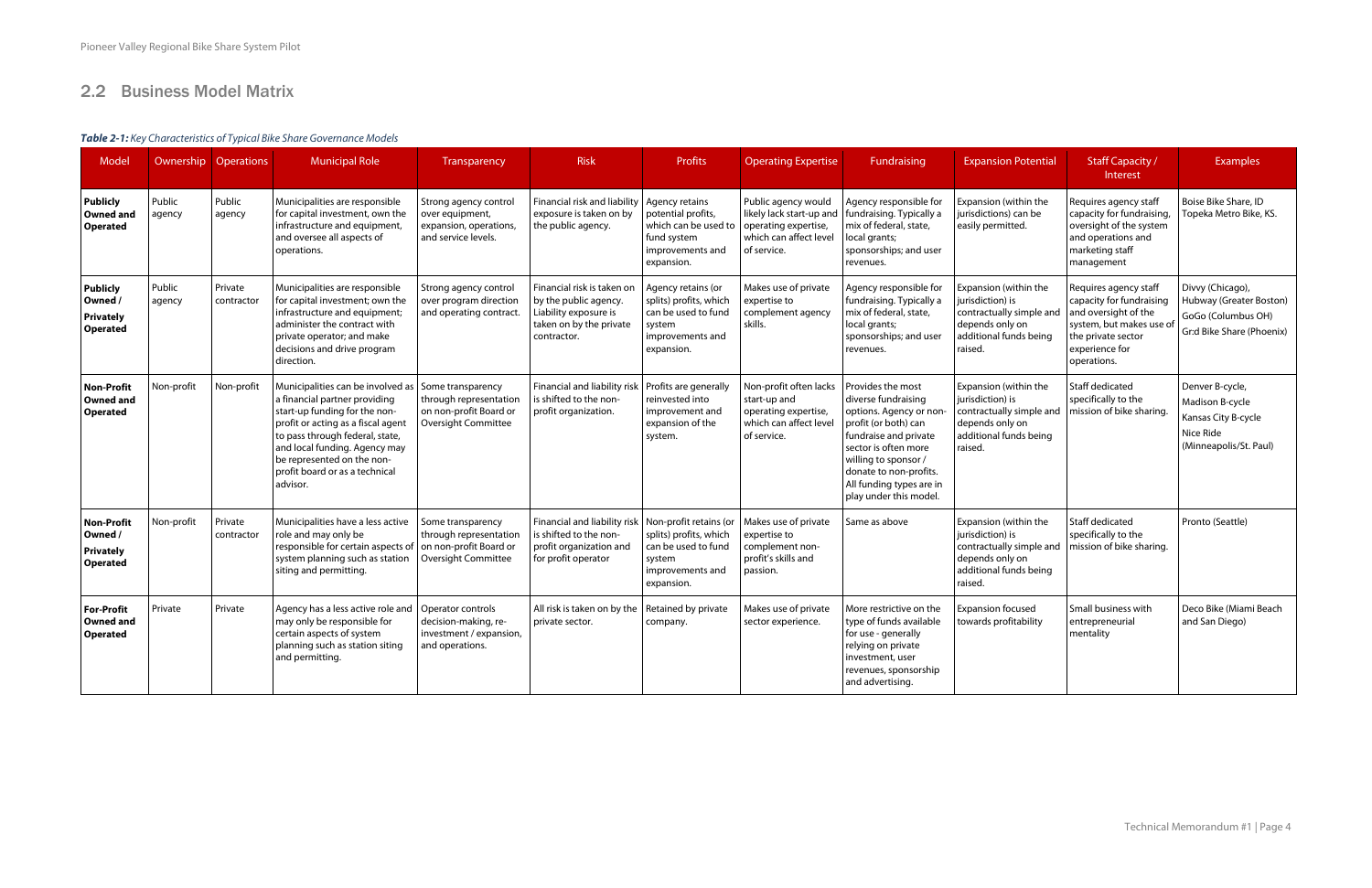## Operations & Ownership Pros / Cons

| <b>Model</b>      | <b>NOICE E.</b> TOS and Cons or Dashicss model options. On neutral in<br><b>PROS</b>                                                                                                                                                                                                                                                                                                                                                                                                                                                                                                          | <b>CONS</b>                                                                                                                                                                                                                                                                                                                                                                                                                                                                                        |
|-------------------|-----------------------------------------------------------------------------------------------------------------------------------------------------------------------------------------------------------------------------------------------------------------------------------------------------------------------------------------------------------------------------------------------------------------------------------------------------------------------------------------------------------------------------------------------------------------------------------------------|----------------------------------------------------------------------------------------------------------------------------------------------------------------------------------------------------------------------------------------------------------------------------------------------------------------------------------------------------------------------------------------------------------------------------------------------------------------------------------------------------|
| <b>Public</b>     | Highest level of public control and<br>$\bullet$<br>transparency<br>Profits could be returned to the City or<br>$\bullet$<br>regional entity as revenue, or<br>reinvested into the system for<br>expansion<br>For a multi-jurisdictional system, a<br>$\bullet$<br>regional agency has greater ability to<br>coordinate among the jurisdictions<br>May have stronger connections and<br>higher-level experience needed to<br>bring in federal or state funding<br>Higher likelihood to coordinate a<br>unified bike share and public transit<br>pass<br>Strong oversight of contract operator | Agency or cities may not see<br>$\bullet$<br>governing a bike share system as<br>within their mission, unless they<br>typically deal with multi-modal<br>transportation<br>Concern may exist about potential<br>$\bullet$<br>liability to the city, county, etc.<br>Requires significant time commitment<br>by staff at participating municipalities<br>Some corporate or institutional<br>$\bullet$<br>sponsors may feel uncomfortable<br>dealing with and giving money to a<br>government entity |
| <b>Non-Profit</b> | Transparency can be easily achieved<br>$\bullet$<br>through representation on the Board<br>High likelihood that staff and board will<br>$\bullet$<br>be committed and passionate about<br>bike share as their sole mission<br>Easily able to accommodate a regional<br>$\bullet$<br>system<br>More likely to respond to issues related<br>to system equity and promotion of<br>public health<br>Corporate or institutional sponsors are<br>accustomed to giving to non-profits<br>Profits can be reinvested into the<br>system for expansion                                                  | Requires investment of time and<br>funding, likely from government<br>partners, sponsors, and other<br>stakeholders<br>May not be effective at raising local,<br>$\bullet$<br>state, or federal funding<br>Board composition is critical to help<br>$\bullet$<br>bring in private sponsors<br>May take longer than other models to<br>$\bullet$<br>organize an ownership, management<br>and Board structure                                                                                        |
| <b>For-Profit</b> | All liability issues are borne by the for-<br>$\bullet$<br>profit company<br>May increase some people's confidence<br>$\bullet$<br>that the private sector is fully providing<br>the service<br>Private company has the major<br>$\bullet$<br>incentive to ensure well-maintained<br>(and profitable) equipment                                                                                                                                                                                                                                                                               | Little transparency in the equipment<br>$\bullet$<br>procurement process<br>Limited ability for local governments<br>$\bullet$<br>to influence changes to station siting<br>and/or operations issues<br>There are few companies in the U.S.,<br>$\bullet$<br>so interest may be slow to arise                                                                                                                                                                                                      |

#### **Table 2-2:** Pros and Cons of Business Model options: OWNERSHIP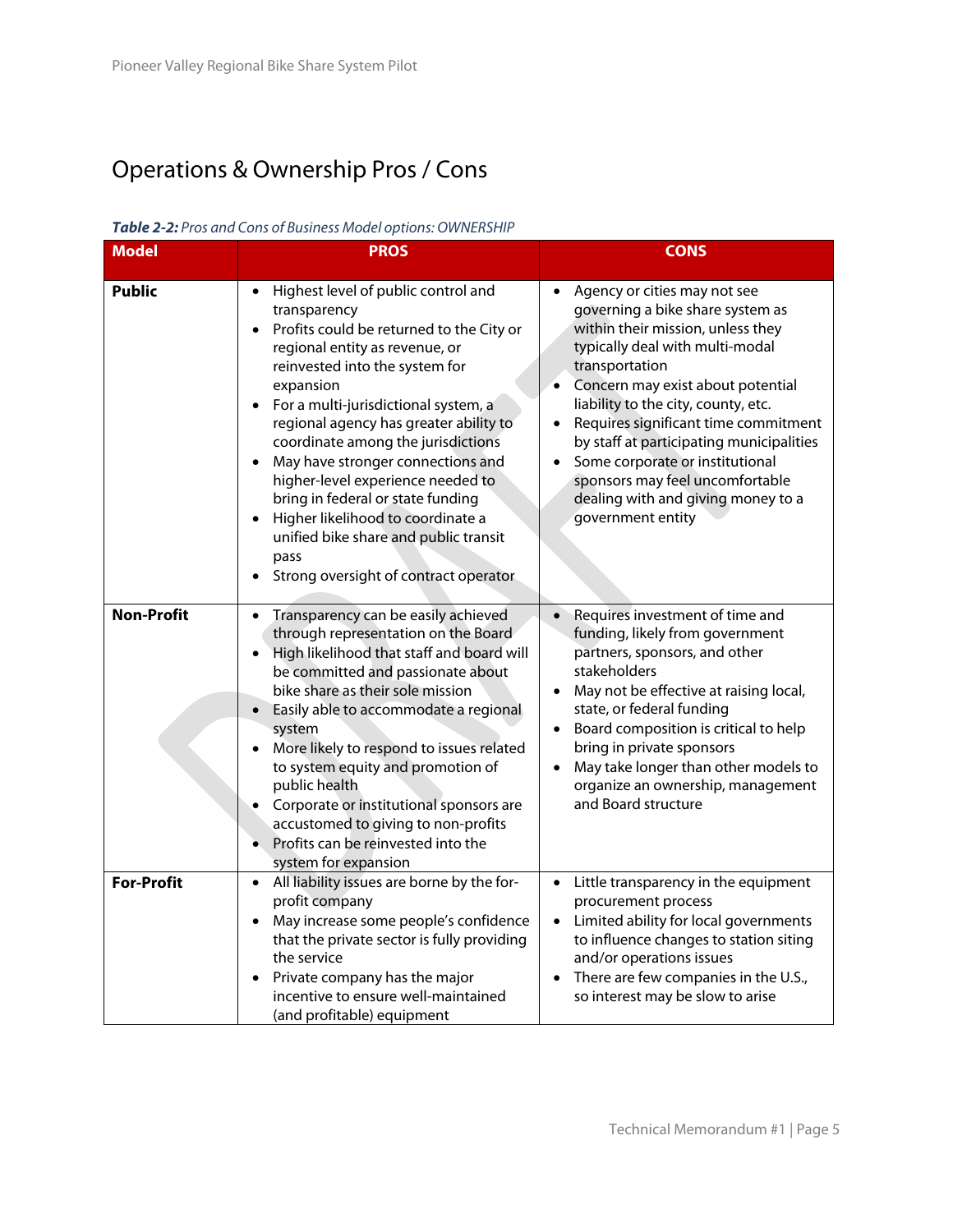| <b>Model</b>      | <b>PROS</b>                                                                                                                                                                                                                                                                                                                                                                                               | <b>CONS</b>                                                                                                                                                                                                                                                                                                                                          |
|-------------------|-----------------------------------------------------------------------------------------------------------------------------------------------------------------------------------------------------------------------------------------------------------------------------------------------------------------------------------------------------------------------------------------------------------|------------------------------------------------------------------------------------------------------------------------------------------------------------------------------------------------------------------------------------------------------------------------------------------------------------------------------------------------------|
| <b>Public</b>     | If the public agency's primary mission is<br>transportation, they may have some<br>level of relevant experience.<br>Opportunity to integrate with<br>established transportation/transit<br>practices                                                                                                                                                                                                      | Public agency lacks experience and<br>$\bullet$<br>knowledge of bike share operations<br>Costs related to staffing and union<br>$\bullet$<br>rules will likely make operations more<br>expensive<br>Multi-jurisdictional bike share<br>$\bullet$<br>programs require multi-jurisdictional<br>agencies or agreements                                  |
| <b>Non-Profit</b> | Potentially lower cost<br>$\bullet$<br>Foundation grants and individual<br>donations more likely<br>With a small system (<200 bikes), non-<br>profit can team with bike shops and/or<br>advocacy groups to assist with<br>maintenance and rebalancing                                                                                                                                                     | Learning curve<br>$\bullet$<br>If operations performance is poor, it<br>may be difficult for a non-profit to<br>change course quickly<br>With a larger system (>200 bikes),<br>$\bullet$<br>non-profit may have difficulty<br>assembling experienced staff<br>Less likely for bike share to become<br>fully integrated into transportation<br>system |
| <b>For-Profit</b> | Can handle multi-jurisdictional systems<br>$\bullet$<br>relatively easily<br>If operations performance is poor for an<br>extended period, a new vendor can be<br>hired for operations<br>More knowledge and experience with<br>٠<br>operational issues from other systems<br>Economies of scale with multiple<br>$\bullet$<br>systems<br>Can mobilize equipment and staff from<br>other systems if needed | Need to be profitable may limit ability<br>$\bullet$<br>to prioritize equity and public health<br>issues<br>Foundation grants and donations less<br>likely                                                                                                                                                                                           |

#### **Table 2-3:** Pros and Cons of Business Model options: OPERATIONS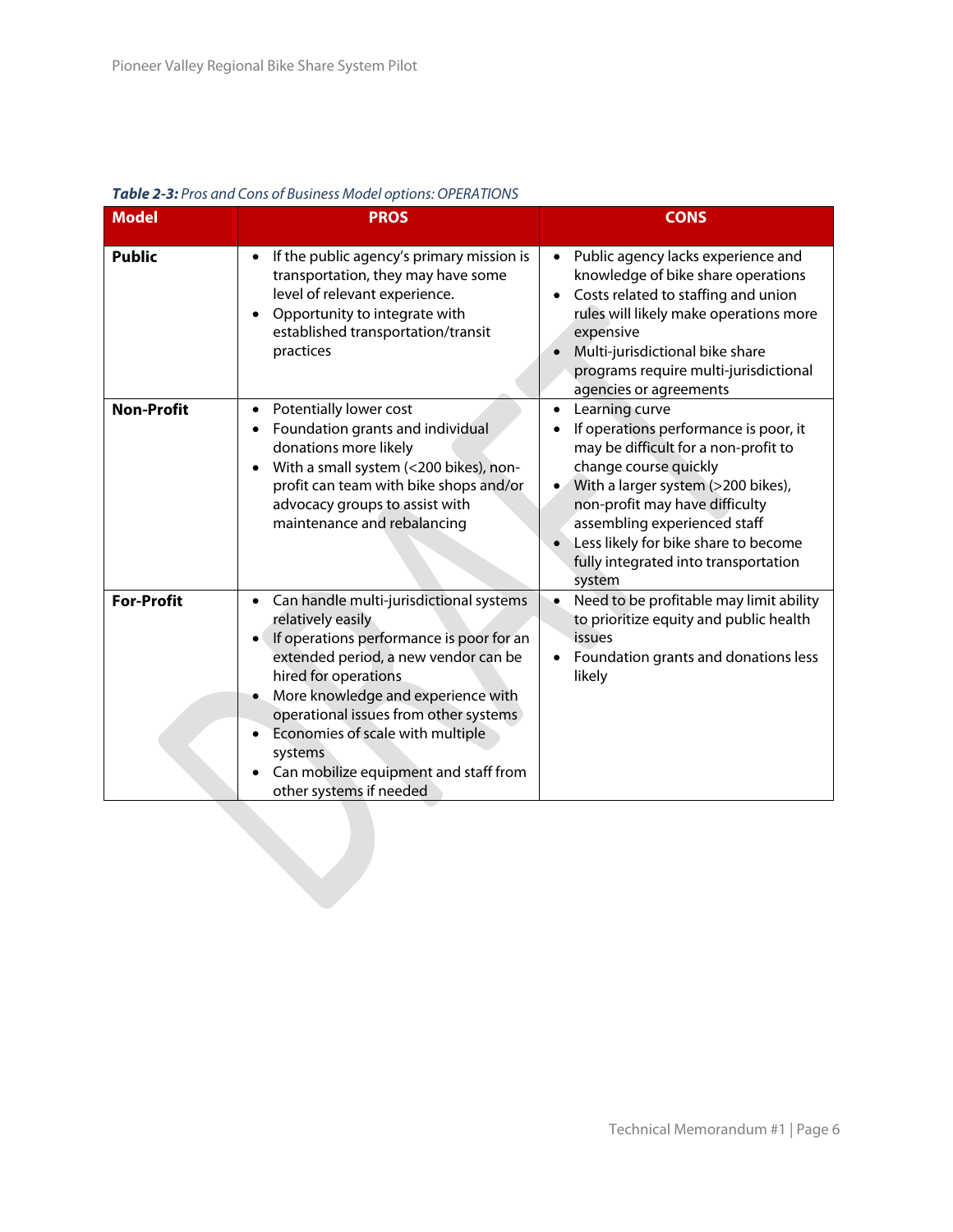### 2.3 Proposed Business Model

#### **Recommendation: Publicly Owned / Privately Operated**

Per the March 2015, *Regional Bike Share in the Pioneer Valley Feasibility Study*, the recommended business model is a program that is publicly-owned by the municipalities and operated by a private vendor. Based on goals for the bike share program, along with analysis of the Business Model matrix and the Operations and Ownership Pros and Cons described above, this Technical Memorandum supports the viability of the March 2015 study's recommendation. There are a variety of reasons why this is a sound choice:

- Ability of many elected official at the four towns/cities (not just a single mayor) and high level officials at the University of Massachusetts to work with various government agencies and local businesses/corporations to raise money for capital and operations costs.
- With at least four separate municipalities involved, it maximizes the transparency and accountability of decision making.
- The solid establishment of PVPC as the coordinator among the municipalities and the fiscal agent with control over the "Project Fund".
- The strength of the Partnership Agreement Memorandum of Understanding (MOU) and the number of signatories to the agreement (especially when the "Lead Party" emerges).
- A for-profit operator is typically a good fit for a regional bike share program, per the experience of other multi-jurisdictional bike share systems to date, including Hubway and Capital Bike Share in Metro Washington DC.

The recommended business model for the Pioneer Valley is similar to the Hubway bike share program in Greater Boston, whose equipment is owned separately by the cities of Boston, Cambridge, Somerville and the Town of Brookline. These municipalities have a contract with Motivate, Inc. to maintain and operate the program. In principle, there is no "lead" municipality, but the regional planning agency MAPC (Metropolitan Area Planning Commission) set up the original RFP for equipment and operations and acts as the coordinator and arbiter between the four municipalities. With PVPC playing the coordinator/arbiter role, the governance of a bike share program in the Pioneer Valley could function in a similar format as in Greater Boston.

#### **Interim Steps**

The most critical need currently is to formally establish the Lead Party and Program Administrator (LPPA). Without one of the communities taking the lead, despite PVPC's strong efforts, there could be delays in moving the program forward, especially with fundraising via grant applications and corporate sponsorships. Also, as stated in the MOU, the LPPA will also be needed to take on the role of contractor on behalf of all parties involved, for the future operations contract. As the lead city, town or institution, the LPPA could also be the primary media contact and the top elected official or administrator can be a de facto cheerleader for the effort to bring bike share to the Pioneer Valley. Without high-level leadership driving the program forward, sponsorship dollars may be hard to come by. The lack of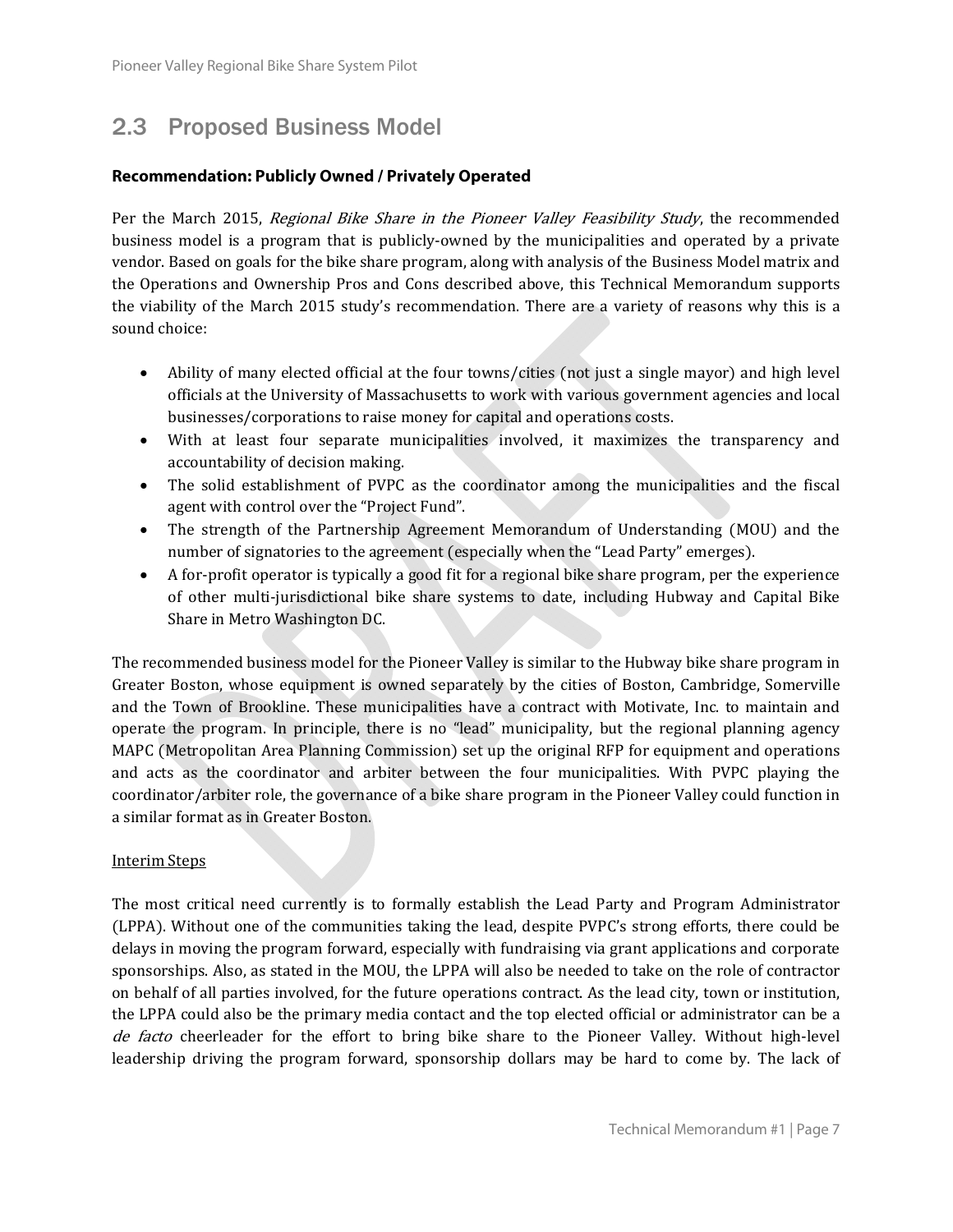leadership also sends the message to the business community that perhaps bike share is not a high priority for the region.

With a LPPA in place, bike share will also become a more transparent program in the eyes of the public. The procurement of the equipment and the operations vendor RFP process should be done in a highly transparent manner by the LPPA and with significant input by the Steering Committee. In order to oversee the public engagement and the RFP, the LPPA and Steering Committee will need to hire an interim General Manager. Any initial money raised through the sponsorship process should be committed to the hiring of the GM, who can also be tasked with helping to secure further sponsorship dollars. Though securing sponsorship can be a time consuming process, the equipment and operations vendor can be selected and waiting in the wings until the necessary funds are raised to move forward to program launch. 

#### **Alternative: Non-profit Owned and Operated (or with Private Operations)**

It should be noted that one motivation for cities in the Hubway network is revenue. User fees are distributed to each municipality based on the number of docking points and 24 hour passes sold in each jurisdictions. Based on the level of tourism and density within Greater Boston, revenues are far higher than those likely achieved in the Pioneer Valley. Also, in the Pioneer Valley, each jurisdiction will receive significantly-different levels of revenue, requiring higher percentage levels of sponsorship and/or municipal funding in some communities versus others. This could have an impact on the motivation of each municipality or institution to continue to own and operate bike share in the long term. As such, this memorandum outlines an alternative governance approach: non-profit ownership with operations performed by either the non-profit itself or contracted out to a private bike share operations company.

A non-profit 501c-3--whose Board would be comprised of key political, corporate, institutional, publicagency and community leaders—could potentially be a good fit for bike share program ownership in the Pioneer Valley. This model works well in a number of cities and offers:

- Involvement of numerous stakeholders
- Neutral governance
- Ability to raise sponsorships and donations
- Ability to expand over time
- Ability to reinvest profits in expansion and operational improvements

With a non-profit, the Board of Directors can have a higher level of flexibility related to securing sponsors and ensuring funding is spread out among all of the Pioneer Valley communities that are part of the current Partnership Agreement MOU. Although primarily populated by representatives from local/regional agencies and institutions, the establishment of the Board also gives an opportunity for members of the corporate community—whether committed sponsors or not—to play a role in the evolution of bike share. With the right Board composition, this allows for a stronger link between the non-profit and potential sponsors and those influential in the business community locally. It is important to note that corporations are more accustomed to making donations to non-profits than they are to government agencies or other private companies.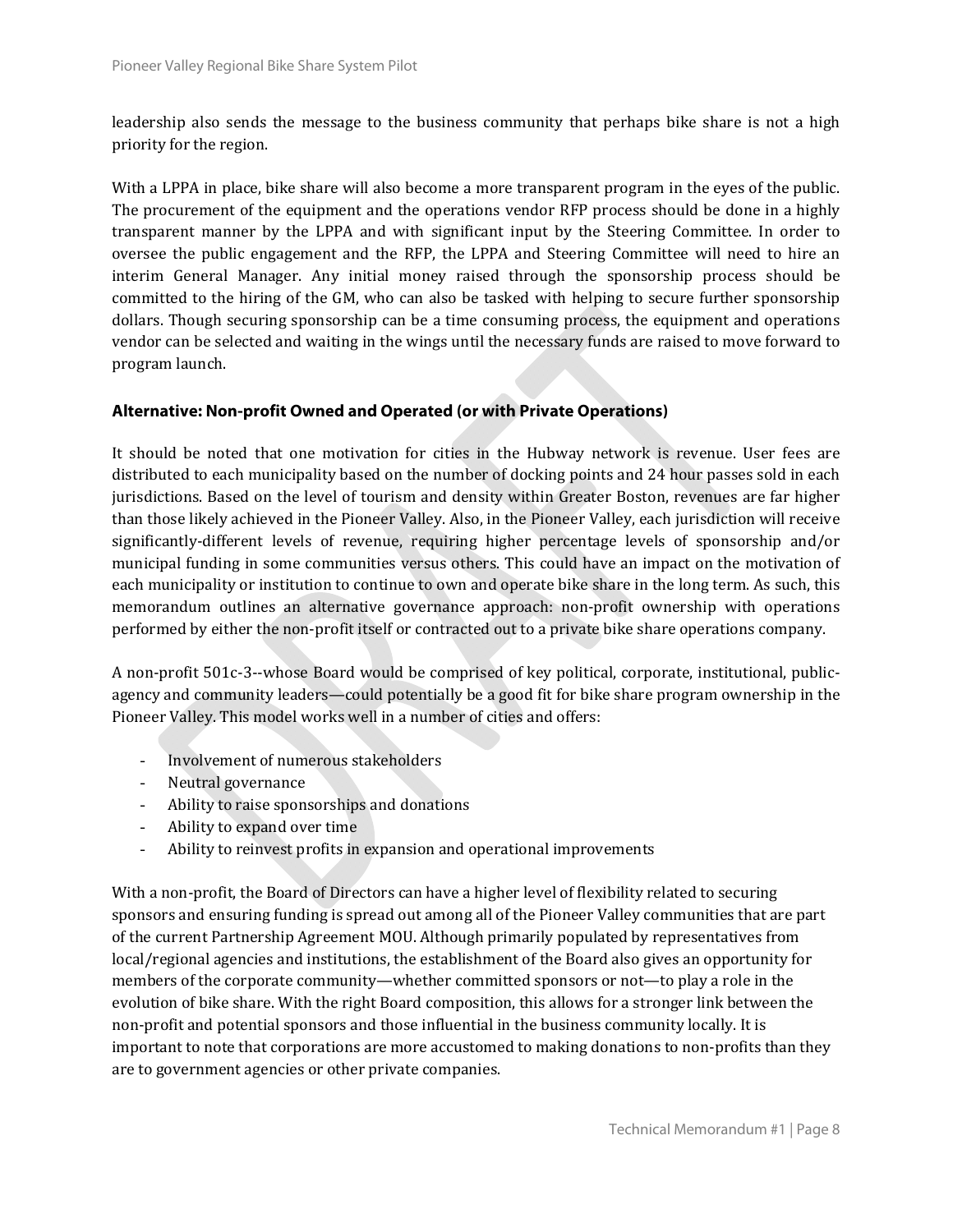#### **Interim Steps**

If a non-profit is desired, there is typically a transition period during which all of the paper work is filed and a Board is established. One scenario is for an existing non-profit to take on bike share as the interim General Manager, or a staff person from a planning agency such as PVPC can help the bike share program through this transition period. During this transitional period, it is critically important that high-level representatives from each Pioneer Valley municipality (ideally from respective Mayor's or First Selectmen's offices) be an active leader. In some locales, the launching of bike share has been delayed due to lack of high-level city or regional leadership. Similar to the recommended public governance model, without high-level leadership driving the program forward, sponsorship dollars may be hard to come by and the lack of leadership risks sending the wrong message to the business community about the importance of bike share.

Beyond the interim GM's role in overseeing the bike share system operations, this person will lead the process of officially applying for non-profit status of the new organization and formalizing the Board of Directors. The latter will help to create a level of transparency that gives community leaders and bike share users a solid stake in the oversight of the program. With a Board comprised of diverse representatives, the opportunities to branch out to neighborhoods beyond the initial launch area will also be highlighted. 

Finally, establishment of a non-profit will eliminate the need for one of the Partnership Agreement MOU signatory communities to be designated as "the 'lead' community responsible for procuring and managing vendor services to operate the system and for marketing, and overall financial management" (March 2015 Feasibility Study, page 112). Overseeing the administrative aspects of bike share *could* be a tall order for any of the Pioneer Valley communities and runs the risk of wavering commitments during political transitions and/or changes in mayoral administration.

## **3. System Costs and Revenues**

### 3.1 Cost Components

There are four major costs that will be associated with a regional bike share program in the Pioneer Valley: start-up costs (broken into launch and capital costs), administrative costs for the equipment owner, and **operating** costs. Costs will range—especially capital costs—depending on whether the equipment selected is more-expensive, electro-magnetic docking stations ("dock-based" system) or one with an integrated lock ("smart lock" system). For either scenario, all cost estimates are based on a first phase launch of 24 stations with approximately 216 bicycles (nine per station, average), as established by the members of the Bike Share Steering Committee.

### 3.2 Launch Costs

There are a number of general system launch costs associated with establishing a system. These are mostly one-time startup costs, some of which recur during expansion phases. Launch costs include items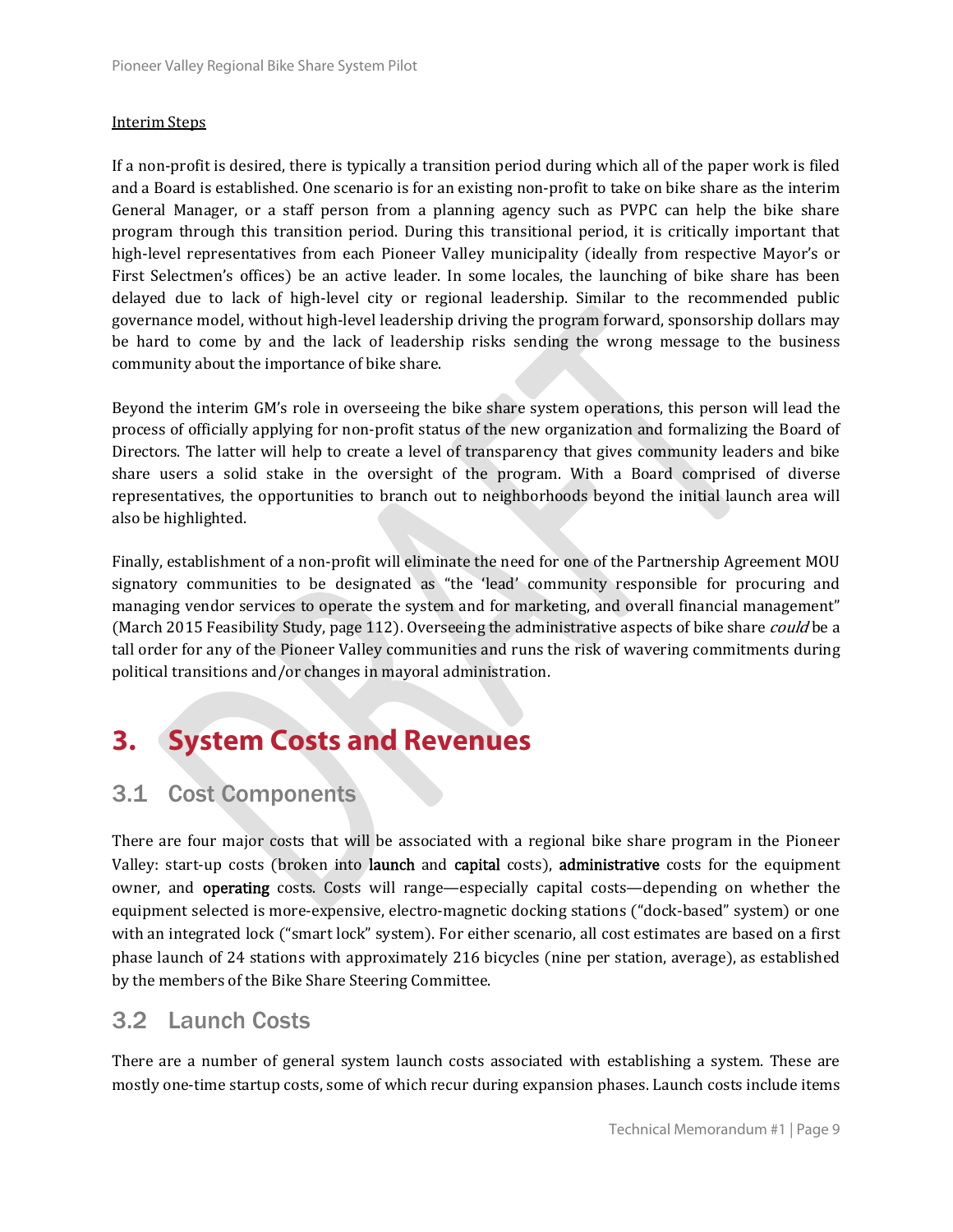such as hiring employees, procuring a storage warehouse, purchasing bike and station assembly tools, website development, communications and IT set-up, and pre-launch marketing. There may be opportunities to reduce some of these costs through partnerships with other organizations or public agencies – for example, by using a city-provided warehouse space instead of renting storage space. For Smart lock systems, launched costs are significantly lower since the much-lighter station equipment does not require a flat-bed crane typically used for installation of dock-based systems.

### For the potential system in the Pioneer Valley, one-time launch costs are expected to range from \$172,800 to  $$345,600$  (or  $$800$  per bike x 216 SoBi smart lock bikes, to  $$1,600$  per bike x 216 dock-based bikes).

### 3.3 Capital Costs

Capital costs are costs associated with purchase of essential bike share equipment. This includes stations, transaction kiosks, map frame panels, bikes, and docks (or bike racks). Equipment costs will vary depending on:

- Selected equipment ("high" cost range for dock-based stations vs. "low" cost range for rackbased stations with 'smart-lock' bikes)
- System parameters such as the number of bikes per station or the number of docks per bike
- Additional features such as or equipping bikes with GPS units

Per-station capital costs typically range from \$25,000 (low end at \$2,800/bike, gross) to \$55,000 (high end at roughly \$6,000/bike, gross) per station. Both are based on information from both various vendors, including SoBi, B-cycle and Motivate/PBSC. Some 'smart lock' equipment providers such as Zagster offer an even lower-cost option, but the range described above is used within this analysis as a baseline. On the other end, some equipment providers offer dock-based systems with electric-assist bicycles which can be more expensive than the high end.

For the proposed system in the Pioneer Valley, capital costs are expected to range from  $$600,000$  – \$1,320,000 for the proposed 24 stations and 216 bikes in Phase I (note: does not include potential price changes related to inflation)

### 3.4 Administrative Costs

There will be costs associated with administering the program by the equipment owners. For each model, a total of \$60,000 has been budgeted for this service as the lead-in to the Phase I launch. The primary administrative cost is, at a minimum, hiring the General Manager to lead the effort during the year prior to the first fully-operational season. The costs also relate to recruiting and securing full- and part-time staff, and to imitating special marketing efforts that are most prevalent during the launch year. Longer-term, the municipal agency(ies), (or potentially, the non-profit) that owns and administers the bike share program will have administrative costs associated with staff positions, marketing, and general expenses. These are included in operating costs as described below.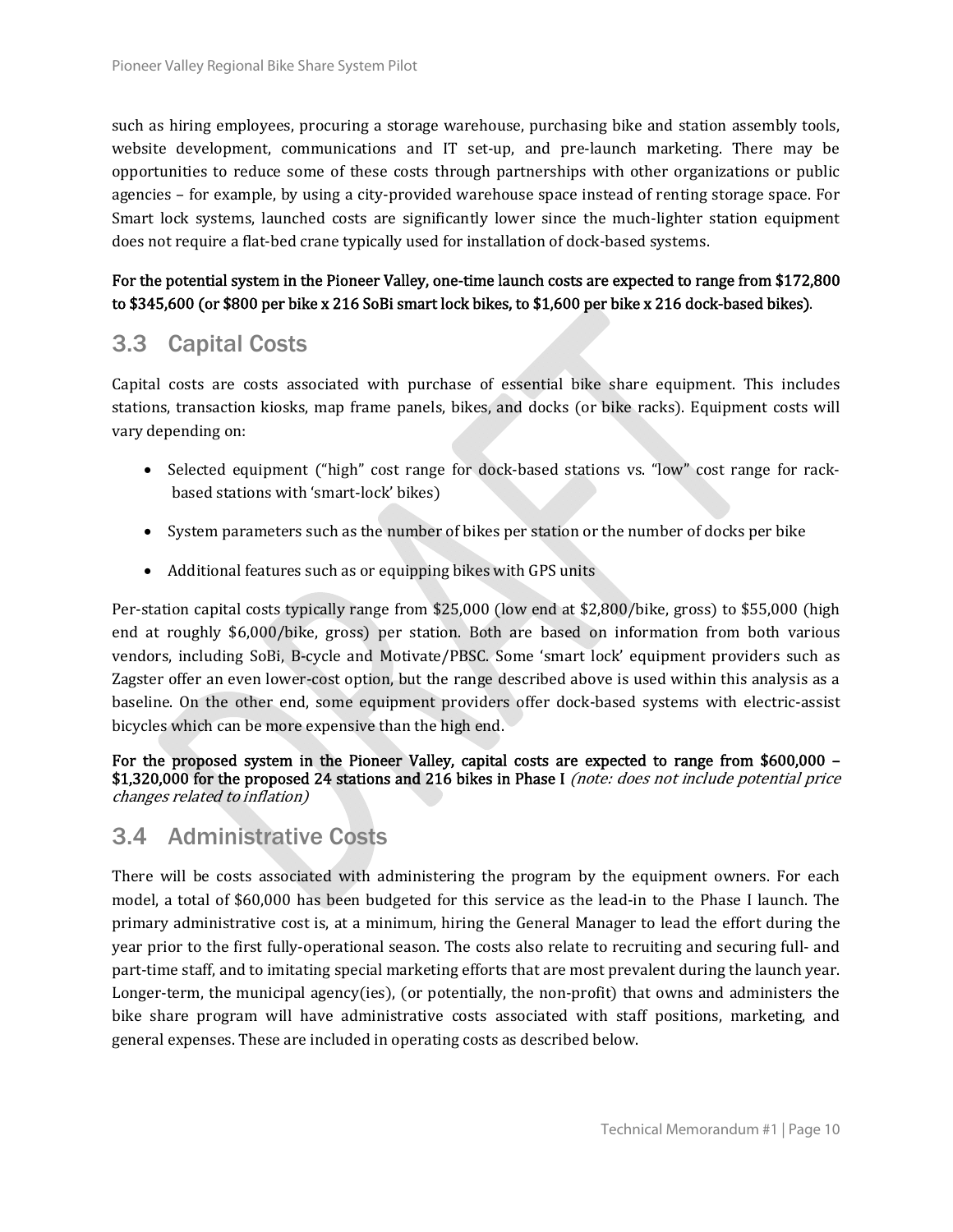### 3.5 Operating Costs

 

Operating costs include those expenses required to operate and maintain the system for reliable use. This includes staff and equipment related to:

- Station maintenance, which includes troubleshooting any technology problems with the kiosk or docking points, cleaning and clearing the station, removing litter and graffiti, etc.
- Bike maintenance, including regular inspection and servicing of bikes, maintaining equipment inventory and/or technology problems associated the integrated lock mechanism
- Rebalancing processes that entail staff time and equipment associated with moving bikes from full to empty stations and vice versa, a problem typically associated with peak demand at commute periods, a result of special events, or avoidance of riding up hills. Rebalancing costs can be mitigated in a smart-lock system through the use of pricing incentives that encourages riders to return bikes to stations with lower demand.
- Customer service that provides a responsive interface for customer inquiries and complaints, as well as a capability to conduct marketing and outreach to new and existing customers.
- Direct expenses such as maintaining an operations facility, purchasing tools and spare parts, upkeep of software, communications and IT, and general administrative costs such as insurance and membership database management.

Operational costs will depend on numerous factors, but are most influenced by the Service Level Agreement (SLA) that will need to be reached between the system's operator and the participating Pioneer Valley municipalities. The SLA sets out the operating terms that must be met: how long a station can remain empty, how often bikes are inspected, cleaning policies, and other concerns. The agreed-upon service levels will need to balance operating costs with customer service. Some jurisdictions, however, do not define SLAs for their operators; this depends on the overall structure of the contract and the extent to which the risk is borne by the contractor. If the financial risk is borne by PVPC, and a flat operations fee paid to an operator, then SLAs are appropriate, but if the financial risk is borne by the operator, then SLAs are not typically a part of the contract.

Depending on the service-level expectations, monthly operating costs could range from  $$70$  per rack (based on SoBi smart lock system experience) up to \$120 per dock (based on Motivate dock-based system experience). This is based on experience with systems that currently exist throughout the U.S. With expectations for approximate two parking spots for every bike share bicycle (either rack of dock) this equates to an operations cost range of  $$362,880$  to  $$622,080$  per year.<sup>1</sup>

<sup>&</sup>lt;sup>1</sup>. Note that while a bike share program in the Pioneer Valley is expected to run between April and November, the range above includes a 12 month multiplier. This is to account for the additional costs associated with packing up, storing and redeploying the equipment on a twice-yearly basis.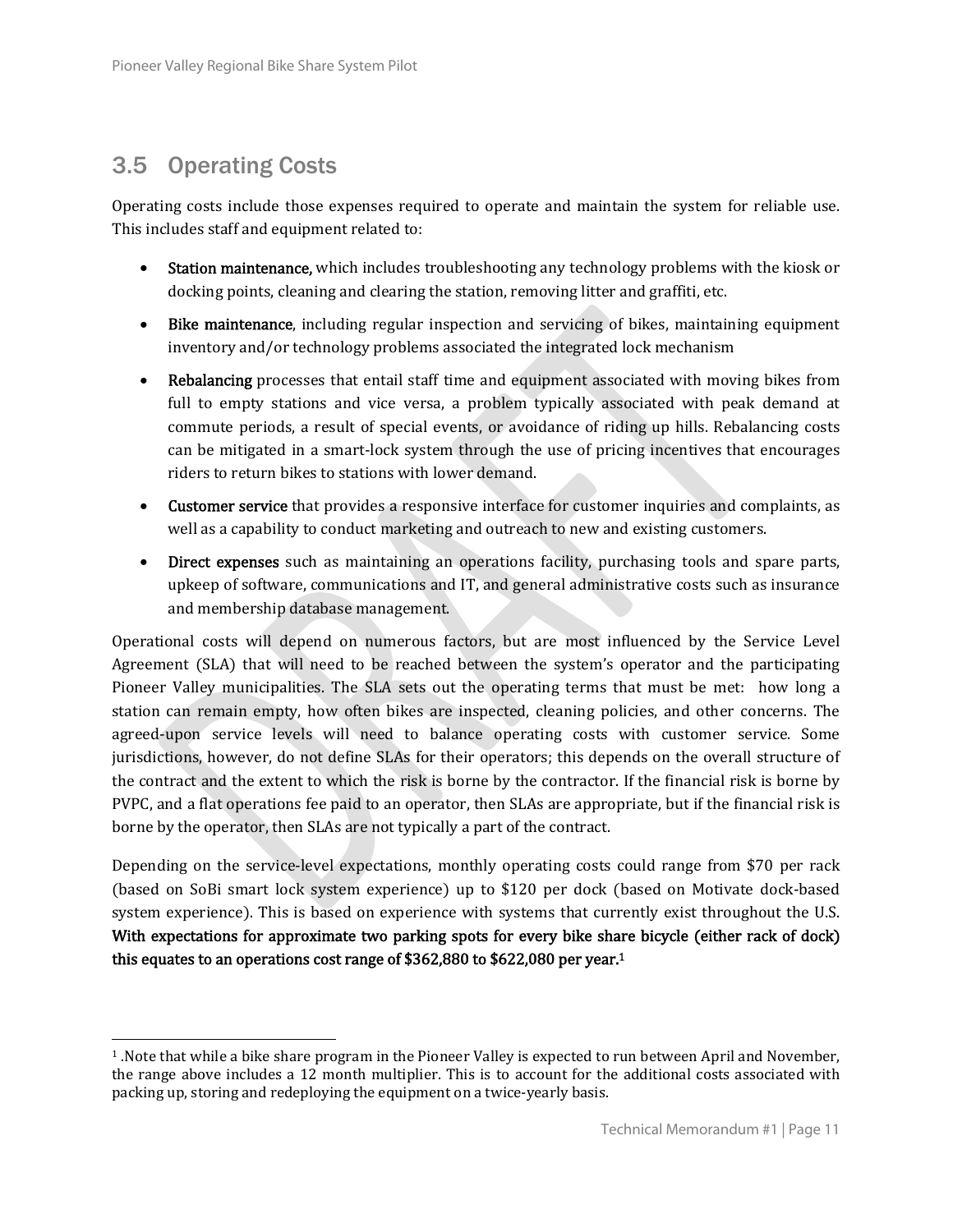### 3.6 Revenues

One of the goals (born frequently out of necessity) of many bike share systems is to use a diverse range of revenue sources. Potential revenues include: user fees, sponsorship, advertising and public funding (through grants and direct appropriations from the Capital Budget).

### **User Fees**

User fees include the fees bike share patrons pay for annual, monthly or daily memberships, along with any potential overtime fees (i.e. use of a bicycle beyond the proscribed 30-minute or 45-minute free-use period). A key factor to determine revenue through user fees is the "Farebox Recovery" (FR) rate, a term borrowed from public transit planning and operations. The FR rate equates to the percentage of the system's operating costs expected to be covered by user fees. Of the three typical user-fee sources annual memberships, 24 hour passes and overtime usage fees—the most lucrative for most bike share programs are the 24 hour passes. While annual members typically pay the \$50-\$100 fee once a year, casual users who purchase a 24 hour pass bring \$6-\$10 into the revenue stream for only a single day of use. In most instances, visitors and tourists are the casual users who purchase the day passes. As such, cities and regions with major destinations and a significant tourist economy have the highest FR rates in the bike share industry. This includes Metro Washington DC and Chicago programs which pay for virtually all of their operations costs through user fees (i.e. a  $100\%$  FR rate). Bike share programs in Seattle and Boston have FR rates in the 75% range, while Denver B-cycle pays for roughly half of their operations through user fees.

Smaller cities with few major destinations and modest levels of tourism have significantly lower FR rates that range from 20% to 40%. While the FR rate for each community within the Pioneer Valley will vary, in aggregate, the FR rate is expected to fall within this range. Also impacting the FR rate is the equipment vendor chosen and the estimated operations costs for the equipment. Because operations costs for smart lock equipment is roughly half compared to dock-based systems, the FR rates are projected to be doubled. As shown in Tables 3-1 and 3-2 below, the FR rate for a smart lock system starts at 40% during year 1, while the FR rate starts at 20% for dock based equipment. For either equipment option, a small increase in the FR rate is expected as bike share use (and revenues) increase with each year of operations. However, if/when the program doubles in size in a second phase—shown in Year 3 in the tables—the increased operations costs would be expected to increase at a rate higher than the increase in use (i.e. operations cost would roughly double while ridership will increase more incrementally). Therefore, the estimated FR rate for both smart lock and dock based equipment drops 20% from the first year's rate in relative terms. After Year 3, the FR rate would then be expected to resume a modest annual increase of a few percent thereafter.

### **Sponsor Revenue**

Sponsorship provides a significant funding opportunity in the Pioneer Valley given the number of large employers and potentially-interested corporate and institutional partners. Experience in other cities has shown that companies are generally interested in sponsorship for its positive impression and "good" corporate citizen" benefits, as much as for its media exposure. Sponsorship typically involves a five-year agreement between the sponsor and the owner of the bike share equipment. Company or institutional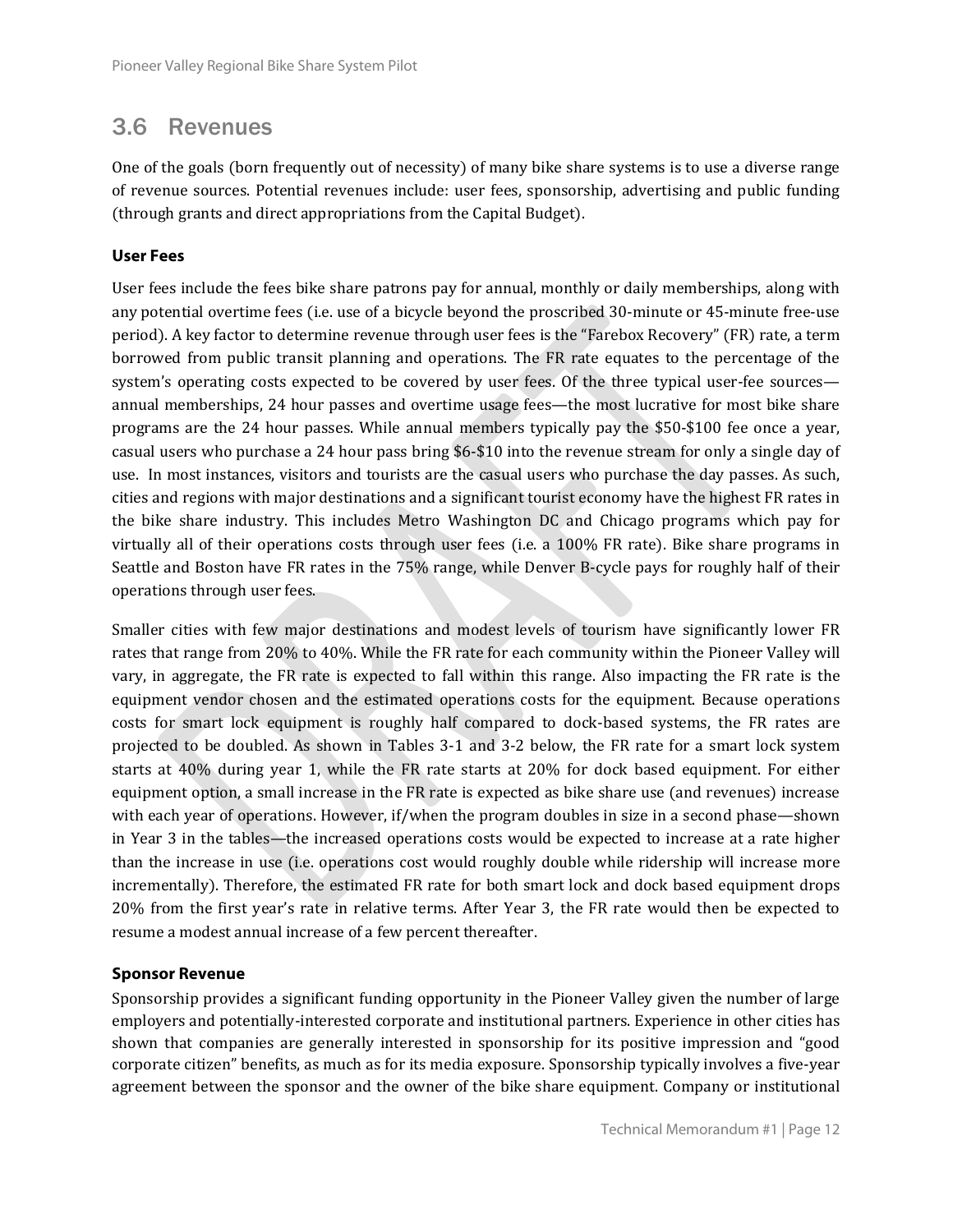decals are typically placed on the bike share infrastructure (bikes and station) and sponsors are also recognized and highlighted on the bike share program web site and other promotional materials.

In many larger cities, bike share sponsorship agreements frequently bring in roughly \$1000 per bike per year. These cities feature much larger populations, higher levels of traffic (both automobile and pedestrian), higher brand visibility and more-intensive media markets than in the Pioneer Valley. As such, for the sake of the revenue projections, the annual sponsorship fee is estimated to be a more conservative figure: \$500 per bike. With an expected system of 24 stations and 216 bicycles, this equates to a sponsorship deal of \$108,000 per year for phase 1 and ultimately doubling to \$216,000 per year in a full build out expected by the third year of operations. However, in sponsorship negotiations, seeking a more-robust \$1000 per bike per year is recommended, and could perhaps be attainable with a sponsor who is exceptionally enthusiastic about bike share.

| <b>SYSTEM NAME</b>              | # of BIKES<br>(STATIONS)               | <b>PRIMARY SPONSOR</b>                    | <b>QUANTITY (TERM)</b> | <b>SPONSOR FUNDS</b><br><b>PER BIKE</b> |
|---------------------------------|----------------------------------------|-------------------------------------------|------------------------|-----------------------------------------|
| Hubway, Boston                  | 600 (60 stations at<br>launch in 2011) | <b>New Balance</b>                        | \$600,000 (3 years)    | $$333$ / bike / year *                  |
| CoGo Bike Share,<br>Columbus OH | 300 (30 stations)                      | <b>Medical Mutual</b>                     | $$1,250,000$ (5 years) | \$833 / bike / year                     |
| Pronto, Seattle                 | 500 (50 stations)                      | Alaska Airlines                           | \$2,500,000 (5 years)  | \$1,000 / bike / year                   |
| Healthy Ride,<br>Pittsburgh     | 500 (50 stations)                      | <b>Highmark Blue</b><br>Cross/Blue Shield | $$2,500,000$ (5 years) | $$1,000 /$ bike / year                  |
| GREENbike, Salt<br>Lake City    | 150 (20 stations)                      | Select Health                             | \$275,000 (per year)   | $$1,834 /$ bike / year                  |

\* ‐ City of Boston acknowledges that they undersold the sponsorship and "left money on the table"

### **Advertising Revenue**

Advertising includes a contract with a company to provide a regularly changing graphic display and message, typically inserted into the map-panel portion of a typical bike share station. The advertiser and/or message may not be associated with bike sharing or bicycling in general, though the local jurisdiction may have specific restrictions on the advertisements related to tobacco products or alcohol. In some cities with bans on outdoor advertising in the public ROW, many bike share programs include Public Service Announcements within the map frame panel as an alternative. At the time of the writing, it is unknown what revenue may be available through advertising at the bike share stations.

### **Grants and Public Funding**

Numerous public funding options are available for bike sharing in the United States but the most common are federal grants issued by agencies such as FHWA, FTA, or CDC, state grants, and local transportation funds.

The FHWA provides a summary of public funding sources in its guide to Bike Sharing in the United States  $(2012)$ :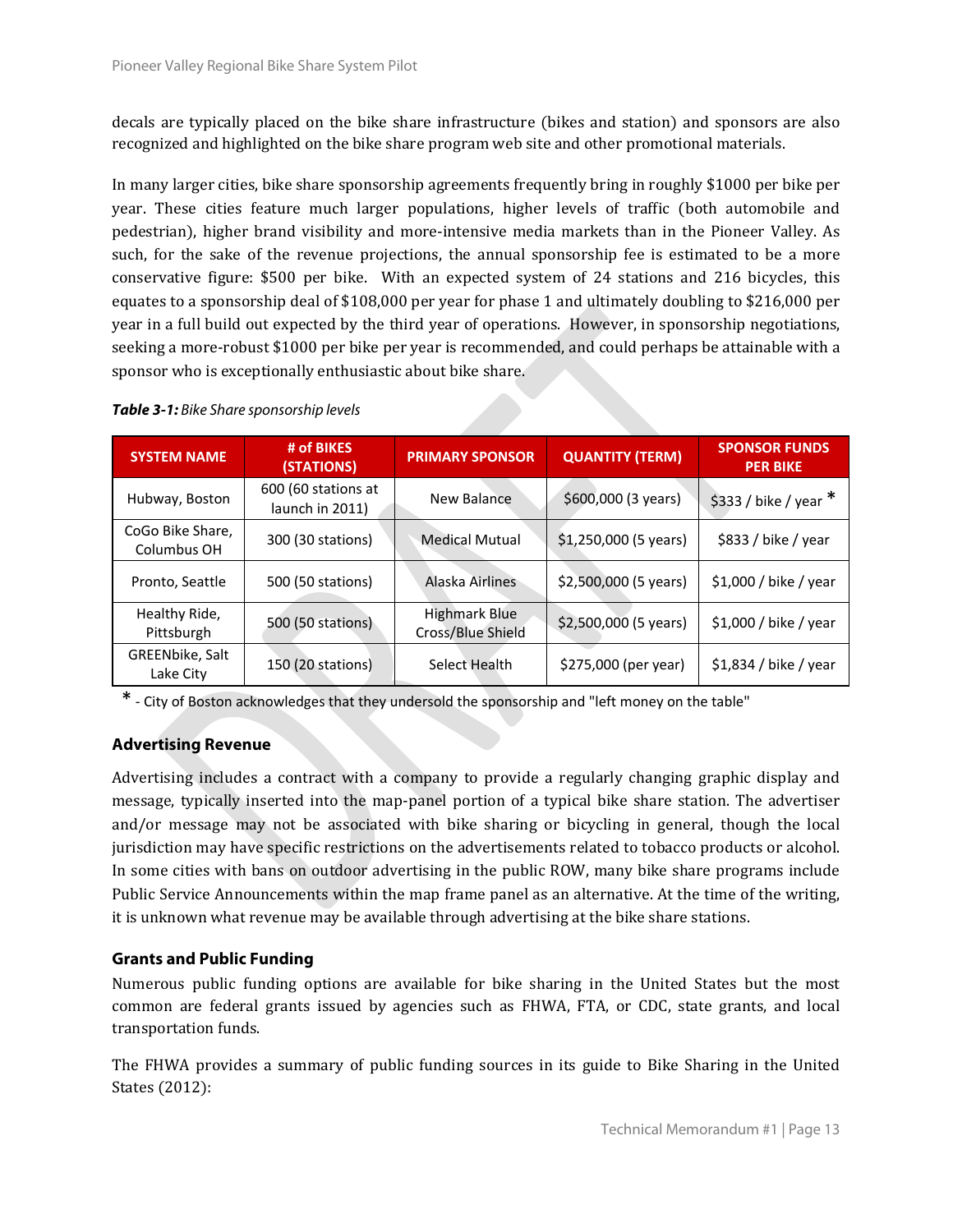### http://www.fhwa.dot.gov/environment/bicycle\_pedestrian/funding/faq\_bikeshare.cfm

There are a number of factors to consider before pursuing federal funds:

- There is a significant amount of competition for federal funds and grants, and a detailed understanding of the application process is often required.
- Going after discretionary federal funding for bike share comes with some level of risk that it could compete with other regional transit, greenway and non-motorized transportation projects
- These sources are generally less flexible than other funding sources, e.g., FTA funding may only be used for bike share docks/racks, equipment, and other capital costs but NOT for purchasing bicycles or for launch and operating costs. FHWA funding such as CMAQ grants, on the other hand, can be used for all equipment including bikes. Note that few grants are available for operations.
- There may be additional requirements such as "Buy America" provisions for steel and iron products, NEPA environmental assessment, etc.
- There are often delays associated with the application, evaluation, and distribution of funds, which can delay deployment. There may also be a timeline within which to use the funds, which can create difficulties in piecing together several grants.

Most cities have limited the use of <u>local</u> public funding to providing local matches to federal grants (such as CMAQ) as well as providing in-kind services such as staff time, right-of-way use, or displacement of on-street parking revenues. Columbus, Ohio is one exception as they committed \$2.3m of local funds from the Capital budget to purchase the equipment. Another is in Washington State, where the Legislature has allocated \$5.5m to expand Seattle's Pronto system to cities on the east side of Puget Sound. Local funding from cities and towns in the Pioneer Valley would most likely be directed towards capital costs or a specific annual amount for annual operations costs.

Ongoing public funding could potentially come from local "steady stream" sources such as parking revenues, bus bike rack advertising, special taxes, or distribution of license plate fees. Station purchase could also form part of the use of Traffic Impact Fees or form part of a developer's travel demand management strategy.

### **3.7 Cost Summary**

 

The Phase I, five-year cost forecast for a bike share program in the Pioneer Valley is shown in the tables below. Table 3-2 presents costs for a lower-cost, smart-lock system, while Table 3-3 includes a highercost, dock-based system<sup>2</sup>. For cost-estimating purposes, a potential expansion that could double the size of the system—24 additional stations with 218 additional bicycles—is included during the third full year of operations. This expansion could be smaller or larger than 24 new stations, and will be dependent on the initial success after the first phase launch and availability of additional funds. A significant expansion of a program size in the third year is not unusual for the bike share industry.

 $2$  Note that capital, launch, and administrative costs occur in the year *prior* to operations  $-$  i.e., these costs occur in Year "0" for a system whose actual operations begin in Year 1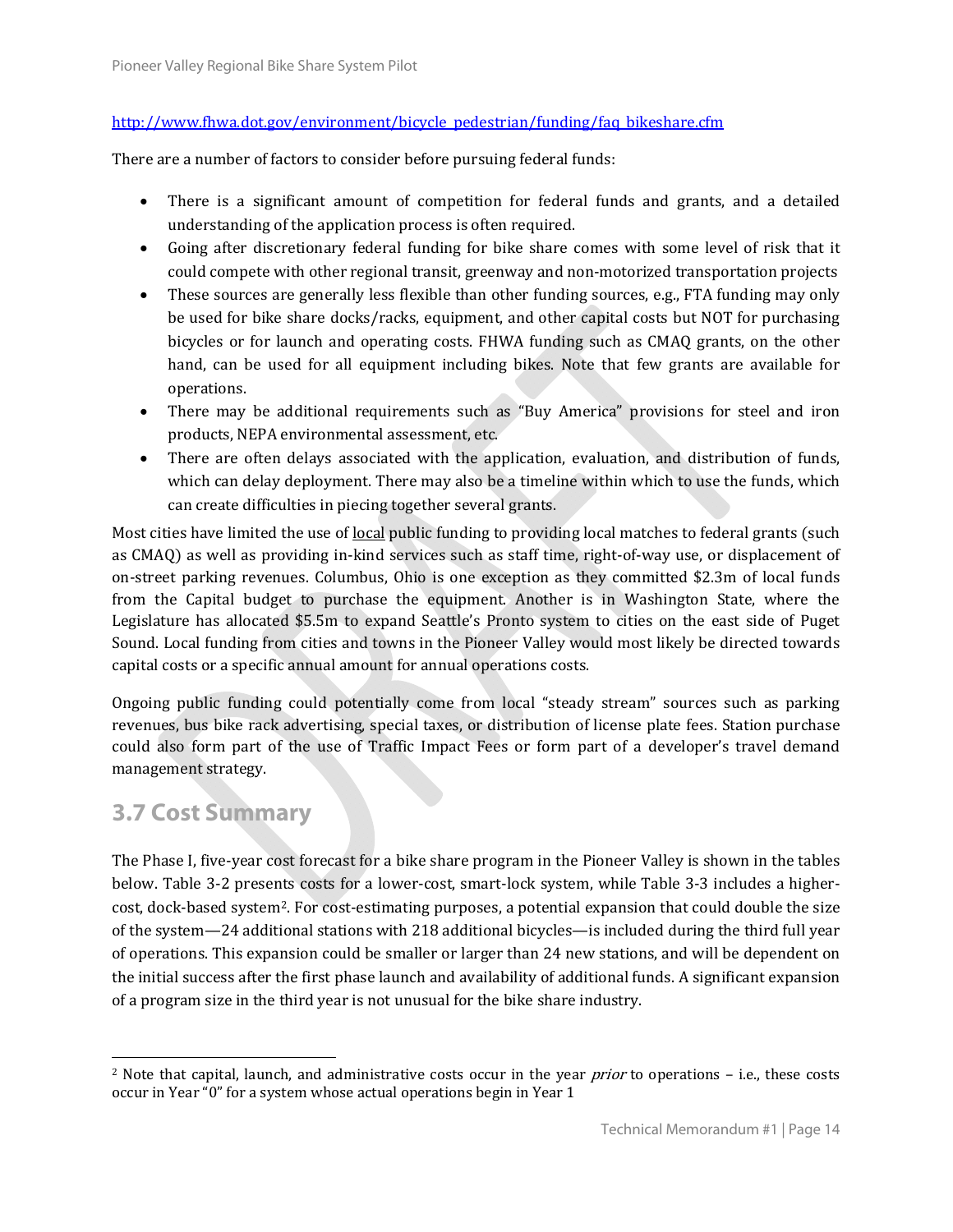| year                            | $\overline{0}$ | $\mathbf{1}$ | $\overline{2}$ | $\overline{3}$ | $\overline{4}$ | $\overline{5}$ |
|---------------------------------|----------------|--------------|----------------|----------------|----------------|----------------|
| # of stations/hubs              | 24             | 24           | 24             | 48             | 48             | 48             |
| # of bikes                      | 216            | 216          | 216            | 432            | 432            | 432            |
| # of docks/racks (1.9 per bike) | 432            | 432          | 432            | 864            | 864            | 864            |
| <b>COSTS</b>                    |                |              |                |                |                |                |
| launch costs                    | \$172,800      | \$0          | \$0            | \$172,800      | \$0            | \$0            |
| capital costs (low)             | \$600,000      | \$0          | \$0            | \$600,000      | \$0            | \$0            |
| admin. costs                    | \$60,000       | \$0          | \$0            | \$0            | \$0            | \$0            |
| operations costs                | \$0            | \$362,880    | \$362,880      | \$725,760      | \$725,760      | \$725,760      |
| Low Cost sub-total              | \$832,800      | \$362,880    | \$362,880      | \$1,498,560    | \$725,760      | \$725,760      |
| <b>Low Cost Cumulative</b>      | \$832,800      | \$1,195,680  | \$1,558,560    | \$3,057,120    | \$3,782,880    | \$4,508,640    |
| <b>REVENUE PROJECTIONS</b>      |                |              |                |                |                |                |
| User-fees                       | \$0            | \$145,152    | \$159,667      | \$232,243      | \$261,274      | \$290,304      |
| "Farebox Recovery" rate         | na             | 40.0%        | 44.0%          | 32.0%          | 36.0%          | 40.0%          |
| Sponsorship (\$500/bike)        | \$0            | \$108,000    | \$108,000      | \$216,000      | \$216,000      | \$216,000      |
| Advertising                     | \$0            | \$0          | \$0            | \$0            | \$0            | \$0            |
| Public funds/grants             | \$0            | \$0          | \$0            | \$0            | \$0            | \$0            |
| Revenue sub-total               | \$0            | \$253,152    | \$267,667      | \$448,243      | \$477,274      | \$506,304      |
| <b>Revenue Cumulative</b>       | \$0            | \$253,152    | \$520,819      | \$969,062      | \$1,446,336    | \$1,952,640    |
| <b>FINANCIAL GAP</b>            |                |              |                |                |                |                |
| Annual need                     | $-$ \$832,800  | $-$109,728$  | $-595,213$     | $-$1,050,317$  | $-5248,486$    | $-$219,456$    |
| Cumulative need                 | $-$ \$832,800  | $-5942,528$  | $-$1,037,741$  | $-52,088,058$  | $-52,336,544$  | $-$2,556,000$  |
|                                 |                |              |                |                |                |                |

#### **Table 3-2:** Five-Year Cost Estimate for Pioneer Valley Bike Share – LOW cost range for equipment (Smart-Lock)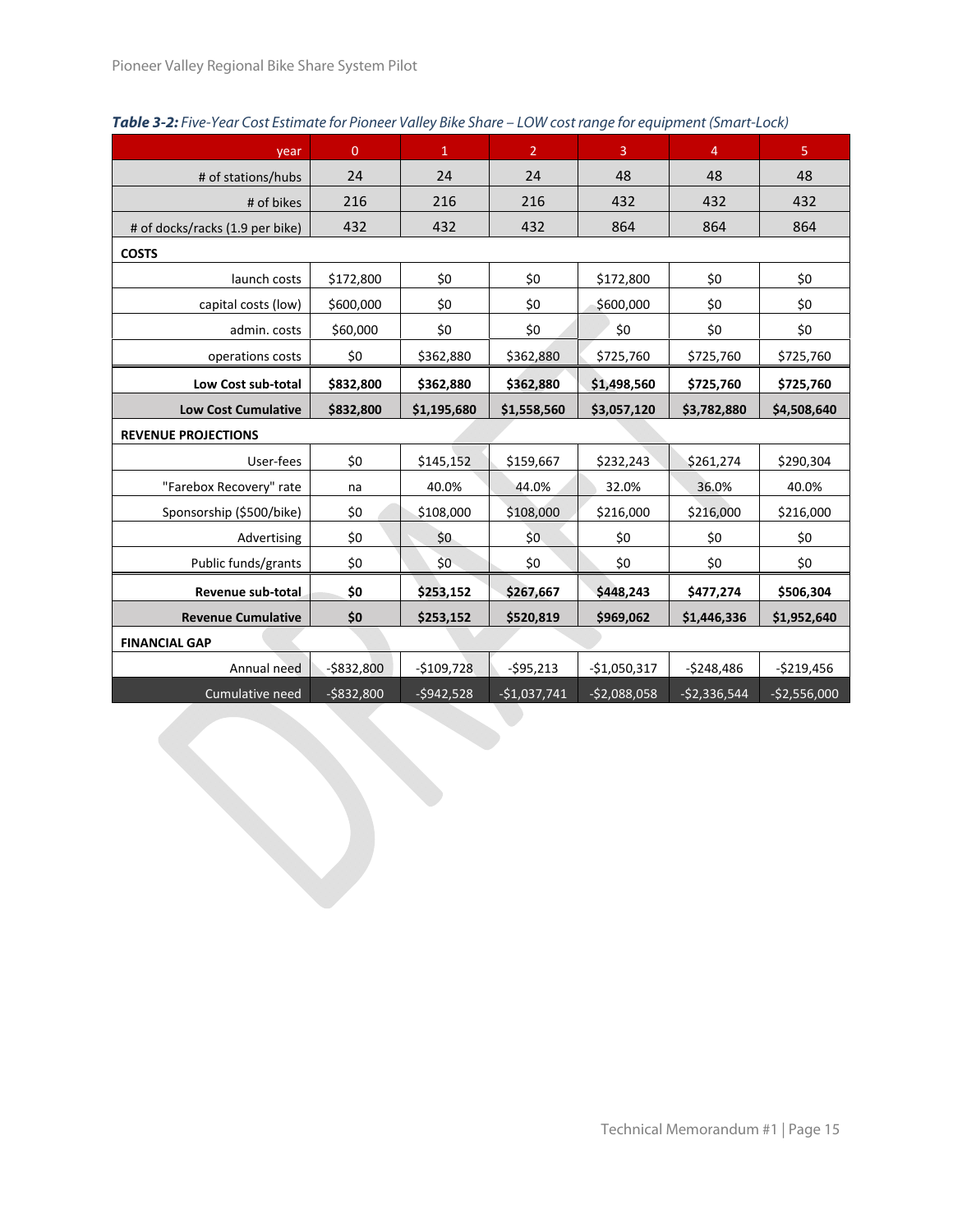| year                            | $\overline{0}$ | $\mathbf{1}$  | $\overline{2}$ | $\mathbf{3}$  | $\overline{4}$ | $\overline{5}$ |
|---------------------------------|----------------|---------------|----------------|---------------|----------------|----------------|
| # of stations/hubs              | 24             | 24            | 24             | 48            | 48             | 48             |
| # of bikes                      | 216            | 216           | 216            | 432           | 432            | 432            |
| # of docks/racks (1.9 per bike) | 432            | 432           | 432            | 864           | 864            | 864            |
| <b>COSTS</b>                    |                |               |                |               |                |                |
| launch costs                    | \$345,600      | \$0           | \$0            | \$345,600     | \$0            | \$0            |
| capital costs (high)            | \$1,320,000    | \$0           | \$0            | \$1,320,000   | \$0            | \$0            |
| admin. costs                    | \$60,000       | \$0           | \$0            | \$0           | \$0            | \$0            |
| operations costs                | \$0            | \$622,080     | \$622,080      | \$1,244,160   | \$1,244,160    | \$1,244,160    |
| High Cost sub-total             | \$1,725,600    | \$622,080     | \$622,080      | \$2,909,760   | \$1,244,160    | \$1,244,160    |
| <b>High Cost Cumulative</b>     | \$1,725,600    | \$2,347,680   | \$2,969,760    | \$5,879,520   | \$7,123,680    | \$8,367,840    |
| <b>REVENUE PROJECTIONS</b>      |                |               |                |               |                |                |
| User-fees                       | \$0            | \$124,416     | \$119,000      | \$205,000     | \$240,000      | \$270,000      |
| "Farebox Recovery" rate         | na             | 20.0%         | 22.0%          | 16.0%         | 18.0%          | 20.0%          |
| Sponsorship (\$500/bike)        | \$0            | \$108,000     | \$108,000      | \$216,000     | \$216,000      | \$216,000      |
| Advertising                     | \$0            | \$0           | \$0            | \$0           | \$0            | \$0            |
| Public funds/grants             | \$0            | \$0           | \$0            | \$0           | \$0            | \$0            |
| Revenue sub-total               | \$0            | \$232,416     | \$227,000      | \$421,000     | \$456,000      | \$486,000      |
| <b>Revenue Cumulative</b>       | \$0            | \$232,416     | \$459,416      | \$880,416     | \$1,336,416    | \$1,822,416    |
| <b>FINANCIAL GAP</b>            |                |               |                |               |                |                |
| Annual need                     | $-$1,725,600$  | $-5389,664$   | $-5395,080$    | $-52,488,760$ | $-5788,160$    | $-5758,160$    |
| Cumulative need                 | $-$1,725,600$  | $-$2,115,264$ | $-52,510,344$  | $-54,999,104$ | $-$5,787,264$  | $-$6,545,424$  |

### **Table 3-3:** Five-Year Cost Estimate for Pioneer Valley Bike Share – HIGH cost range for equipment (dock-based)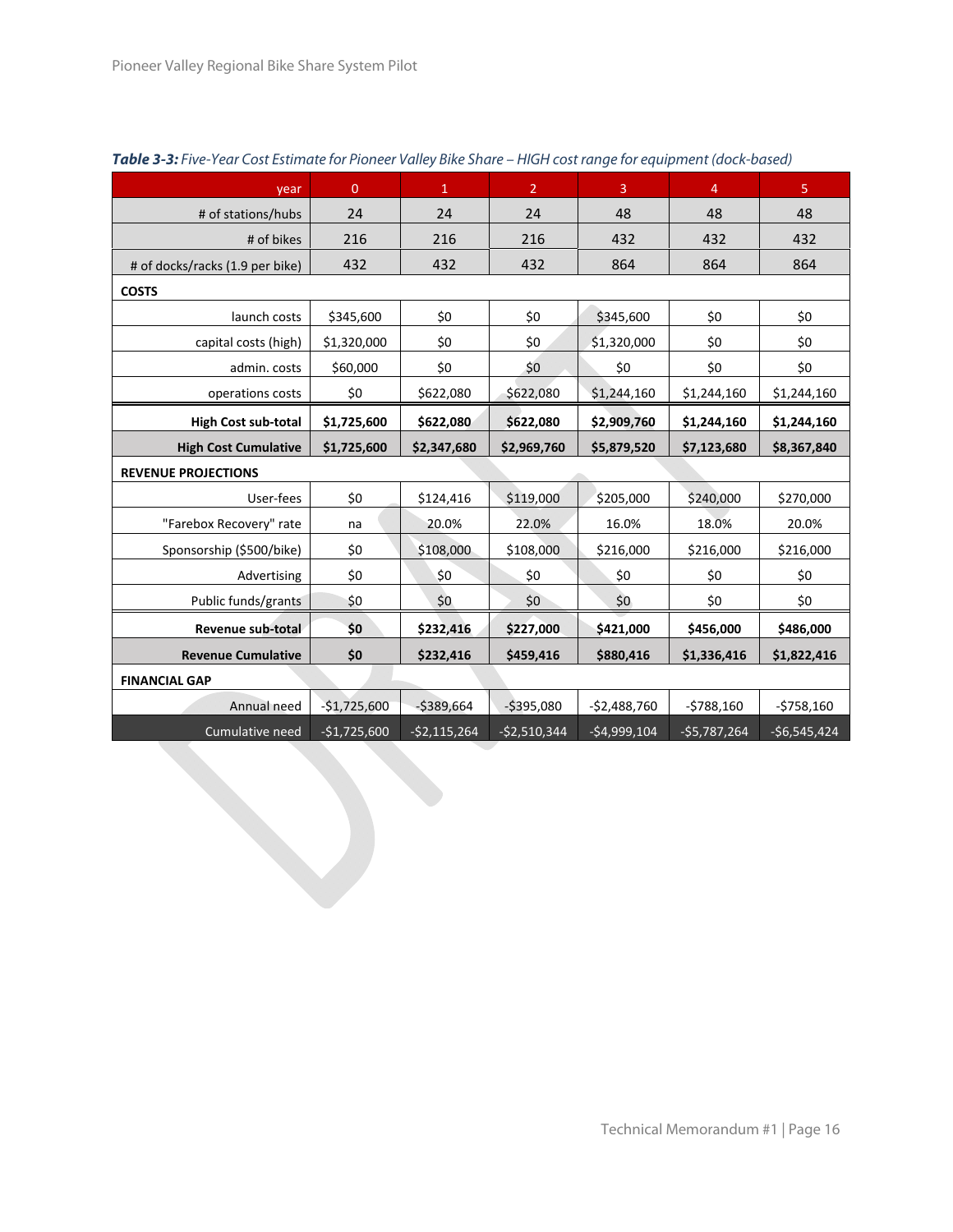## **4. Equipment Alternatives**

As stated earlier, the cost and revenue estimates in the previous chapter are contingent upon the type of equipment selected. This section examines the two bike share equipment types (dock-based and smartlock) being considered in the Pioneer Valley, and provides an assessment of the five equipment vendors. A scoring matrix for each vendor is presented to summarize the vendor evaluations by the Bike Share Steering Committee.

### 4.1 Equipment Technology

Bike share is not a recent phenomenon, and in fact has been around for nearly 25 years in the US. Most of the so-called  $1^{st}$  generation "systems" were volunteer-led and informally organized. In most places, these programs experienced minimal success because of theft, vandalism, inefficient technology and insufficient operational oversight. However, in the past five to ten years, innovations in technology have increased accountability and given rise to a new generation of technology-driven bike share programs. Advancements in credit card transaction capabilities and RFIC (radio-frequency identification chips) have allowed operators to introduce accountability and reduce theft and vandalism.

The most recent bike-share technologies, developed in North America, are modular systems that do not require excavation because they use solar power and wireless communication, as opposed to hardwired installation. With these new changes, stations can be moved, relocated, expanded, or reduced to meet demand. This ability allows systems to be flexible in terms of service coverage and availability and helps reduce capital costs related to construction.

Bike share technology is evolving quickly along with other wireless and digital changes. In just the past three years, systems that do not require docking stations (i.e. "smart lock" systems), have become more popular with launches in several U.S. and Canadian cities. Systems utilizing grid-connected stations featuring electric-assist bicycles are also emerging as a more-viable option due to successes in several European cities. The electric-assist option remains largely untested in the U.S., however. The near future may also bring a unified transit and bike share pass, of which a number of cities are interested in implementing. Finally, operations have evolved from volunteer-led and informal, to sophisticated and formal, with significant investments in aspects from deployment to rebalancing (i.e. moving bikes from full to empty stations), customer service, marketing and maintenance.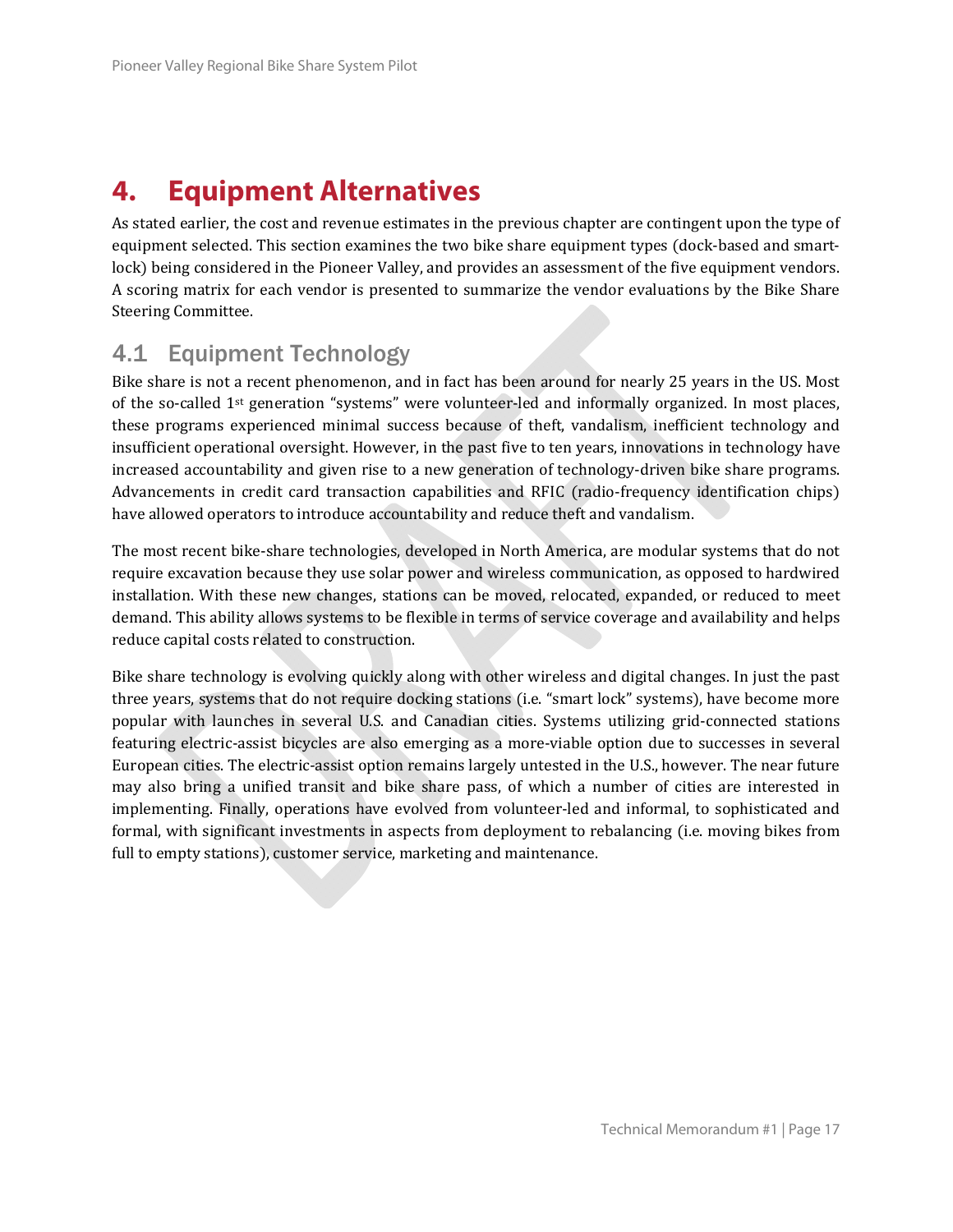#### Elements of a Contemporary Dock-Based Bike Share System



A software back-end that keeps track of transactions and ridership information and can be linked to real-time website and mobile device applications and user profiles that report the number of trips, distance travelled, or calories burned.

A fleet of bicycles - specially designed for short trips and constructed of customized components to limit their appeal to theft and vandalism.

A network of stations spread across a broad area to provide convenient access to bikes. Each station includes a terminal where transactions are made and docking points where the bicycles are secured when not in use. Recent technologies have introduced modular station platforms that can be relocated, expanded, and have solar power and wireless communications.

Maintenance: staff and programs to rebalance bikes amongst the stations and maintain the system infrastructure.

Elements of a Contemporary "Smart Lock" Bike Share System

Digital screen to receive unlocking code

Key pad to insert unlocking code or other information

Integrated U-Lock intended to be taken with bike when ridden so that bike can be locked anywhere (typically for a higher fee than parking the bike at a station)



**Bike Share Bicycle** 

Docking station with space for custom branding and advertisements. A kiosk can be added at station to process bike rental transaction. Since bikes can be rented via mobile device and online, not all stations require a kiosk.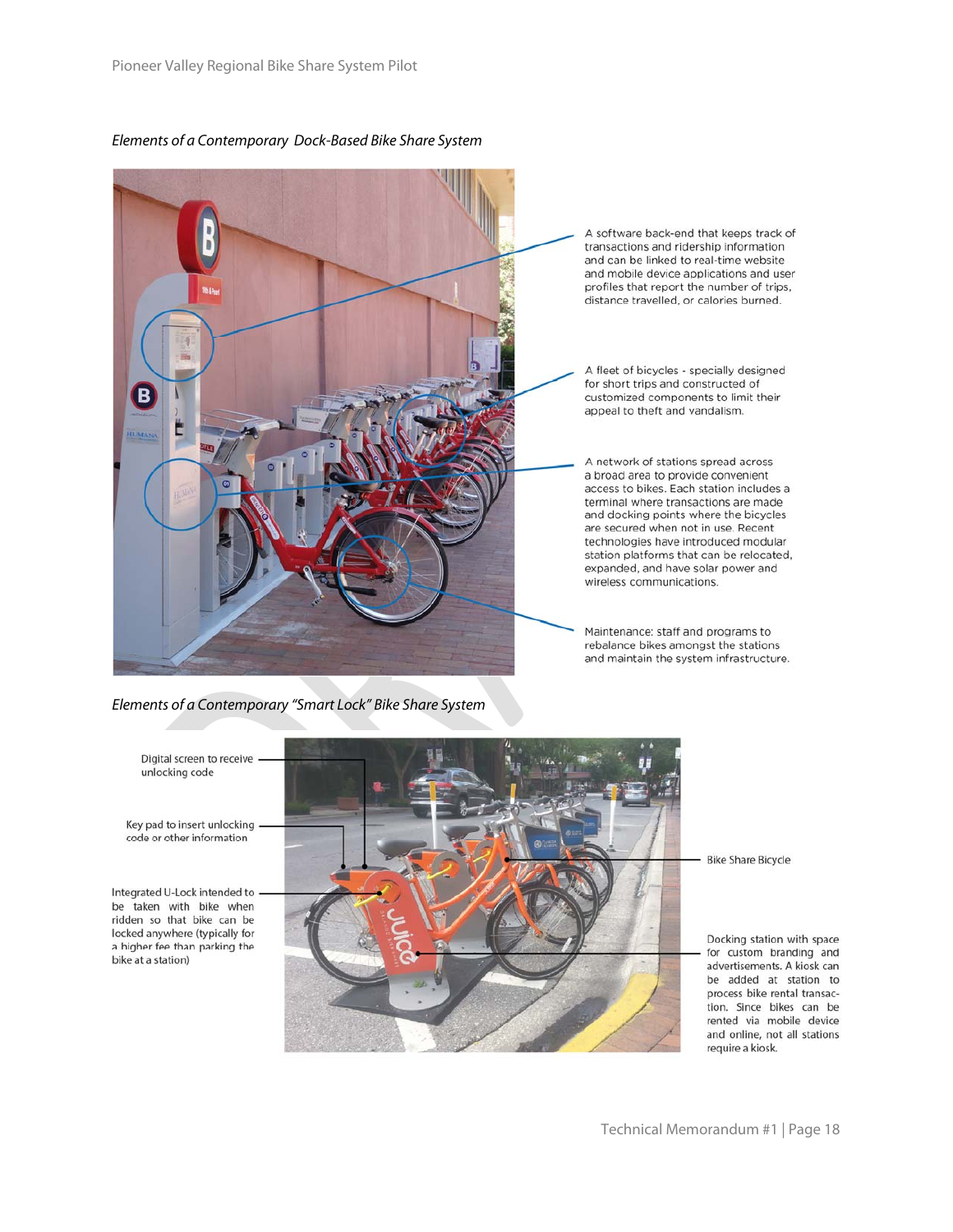### 4.2 Vendor Overview

There are a number of established and emerging vendors that offer variations on the dock based and smart lock technology options described above. Table 4-1 below offers an overview evaluation of ten criteria developed in conjunction with the Bike Share Steering Committee. The evaluation includes the five vendors that have expressed interest in potentially providing bike share equipment in the Pioneer Valley: B-cycle (dock-based), Social Bicycles (smart lock), Zagster (smart lock), Bewegen (dock based) and Motivate (dock based). Note that Motivate is transitioning from PBSC equipment to their own.

|                                                                                                                   |                                                                                                                                                                                                 |                                                                                                                                                                                                                                                                                 | <b>Vendor Options</b>                                                                                                                                                                                                                                                                 |                                                                                                                                                                                         |                                                                                                                                                                                              |
|-------------------------------------------------------------------------------------------------------------------|-------------------------------------------------------------------------------------------------------------------------------------------------------------------------------------------------|---------------------------------------------------------------------------------------------------------------------------------------------------------------------------------------------------------------------------------------------------------------------------------|---------------------------------------------------------------------------------------------------------------------------------------------------------------------------------------------------------------------------------------------------------------------------------------|-----------------------------------------------------------------------------------------------------------------------------------------------------------------------------------------|----------------------------------------------------------------------------------------------------------------------------------------------------------------------------------------------|
| <b>Criteria</b>                                                                                                   | <b>B-Cycle</b>                                                                                                                                                                                  | <b>Social Bicycles (SoBi)</b>                                                                                                                                                                                                                                                   | Zagster                                                                                                                                                                                                                                                                               | <b>Bewegen</b>                                                                                                                                                                          | Motivate                                                                                                                                                                                     |
| <b>Equipment vendor experience</b>                                                                                | ~5,317 bikes at ~610<br>stations                                                                                                                                                                | $~1,964$ bikes utilizing $~1384$<br>hubs                                                                                                                                                                                                                                        | ~14 locations in<br>corporate / private<br>settings                                                                                                                                                                                                                                   | Bewegen has systems<br>operating in Portugal and is<br>the selected vendor for<br>Brimingham, AL's electric-<br>assist program                                                          | -15,500 bikes at<br>~1,340 stations                                                                                                                                                          |
| <b>Bicycle/station durability</b>                                                                                 | 40 - 42 pound bike,<br>with proprietary<br>components and<br>internal brake and<br>shifting cables to<br>minimize vandalism;<br>puncture-proof tires;<br>built-in lighting;<br>internal gearset | 40 - 42 pound bike, with<br>proprietary components to<br>minimize vandalism;<br>puncture-proof tires; built-in<br>lighting; internal gearset;<br>shaft-drive removes need<br>for chain                                                                                          | Standard off-the-shelf<br>bicycle                                                                                                                                                                                                                                                     | A quarter of the bicycles<br>planned for Birmingham will<br>feature electric assist,<br>capable of increasing the<br>range a user may travel<br>without requiring excessive<br>exertion | 40 - 42 pound bike, with<br>proprietary components<br>and internal brake and<br>shifting cables to<br>minimize vandalism;<br>puncture-proof tires;<br>built-in lighting; internal<br>gearset |
| <b>Operations costs</b>                                                                                           | High                                                                                                                                                                                            | Medium                                                                                                                                                                                                                                                                          | Low - Medium                                                                                                                                                                                                                                                                          | High                                                                                                                                                                                    | High                                                                                                                                                                                         |
| Equipment costs (gross costs per<br>bike):<br>$Low = < $2,000$<br>Medium = $$2,001 - $4,000$<br>$High = > $4,000$ | High                                                                                                                                                                                            | Medium                                                                                                                                                                                                                                                                          | Low                                                                                                                                                                                                                                                                                   | High                                                                                                                                                                                    | High                                                                                                                                                                                         |
| Ability to expand reach of transit                                                                                | Limited due to cost of<br>each station                                                                                                                                                          | More flexible options                                                                                                                                                                                                                                                           | More flexible options                                                                                                                                                                                                                                                                 | Limited due to cost of each<br>station                                                                                                                                                  | Limited due to cost of<br>each station                                                                                                                                                       |
| Ability to expand mobility for low-<br>income populations                                                         | Limited due to cost of<br>each station                                                                                                                                                          | More flexible options                                                                                                                                                                                                                                                           | More flexible options                                                                                                                                                                                                                                                                 | Limited due to cost of each Limited due to cost of<br>station                                                                                                                           | each station                                                                                                                                                                                 |
| Ease of use                                                                                                       | Access requires<br>swipe card for<br>members or kiosk<br>interaction for casual<br>users (can access<br>bicycle from<br>designated dock<br>without code)                                        | Members can use either<br>an RFID swipecard or<br>simply punch in their<br>member code to each<br>bicycle; casual users can<br>punch in their temporary<br>member code on the back<br>of each bike                                                                              | Members punch in<br>their member code to<br>recieve a key from the<br>lockbox                                                                                                                                                                                                         | Modern docking system<br>features touch screen<br>display with live, real-time<br>system map and paymet<br>hardware                                                                     | Access requires swipe<br>card for members or<br>kiosk interaction for<br>casual users (need to<br>access bicycle from<br>designated dock using<br>a code)                                    |
| Site planning challenges                                                                                          | Docking stations<br>require a location<br>clear of utility poles,<br>man hole covers,<br>sewer grates, etc.                                                                                     | Dockless bike share<br>systems with integrated<br>locks are more flexible in<br>regards to site planning<br>challenges because they<br>are able to be locked to<br>any bike rack within the<br>service area, potentially<br>mitigating the need for<br>large station footprints | Dockless bike share<br>systems with<br>integrated locks are<br>more flexible in regards<br>to site planning<br>challenges because<br>they are able to be<br>locked to any bike rack<br>within the service area,<br>potentially mitigating<br>the need for large<br>station footprints | Docking stations require a<br>location clear of utility<br>poles, man hole covers,<br>sewer grates, etc.                                                                                | Docking stations<br>require a location clear<br>of utility poles, man<br>hole covers, sewer<br>grates, etc.                                                                                  |
| High visibility and "brandability"                                                                                | Branding space on:<br>rear fender, front<br>basket and kiosks                                                                                                                                   | Branding space on: fender<br>and front basket. Fewer<br>kiosks limit brandability of<br>the station itself.                                                                                                                                                                     | Small branding space<br>on front of the front<br>basket limits<br>opportunities                                                                                                                                                                                                       | Branding space on: rear<br>fender, front basket and<br>kiosks                                                                                                                           | Branding space on: reat<br>fender and kiosks                                                                                                                                                 |
| Interoperability with other systems                                                                               | None within New<br>England (currently)                                                                                                                                                          | None within New England<br>(currently)                                                                                                                                                                                                                                          | Yes, with limited<br>locations in New<br>England                                                                                                                                                                                                                                      | None nationally (currently)                                                                                                                                                             | Yes, four cities in<br>Greater Boston.                                                                                                                                                       |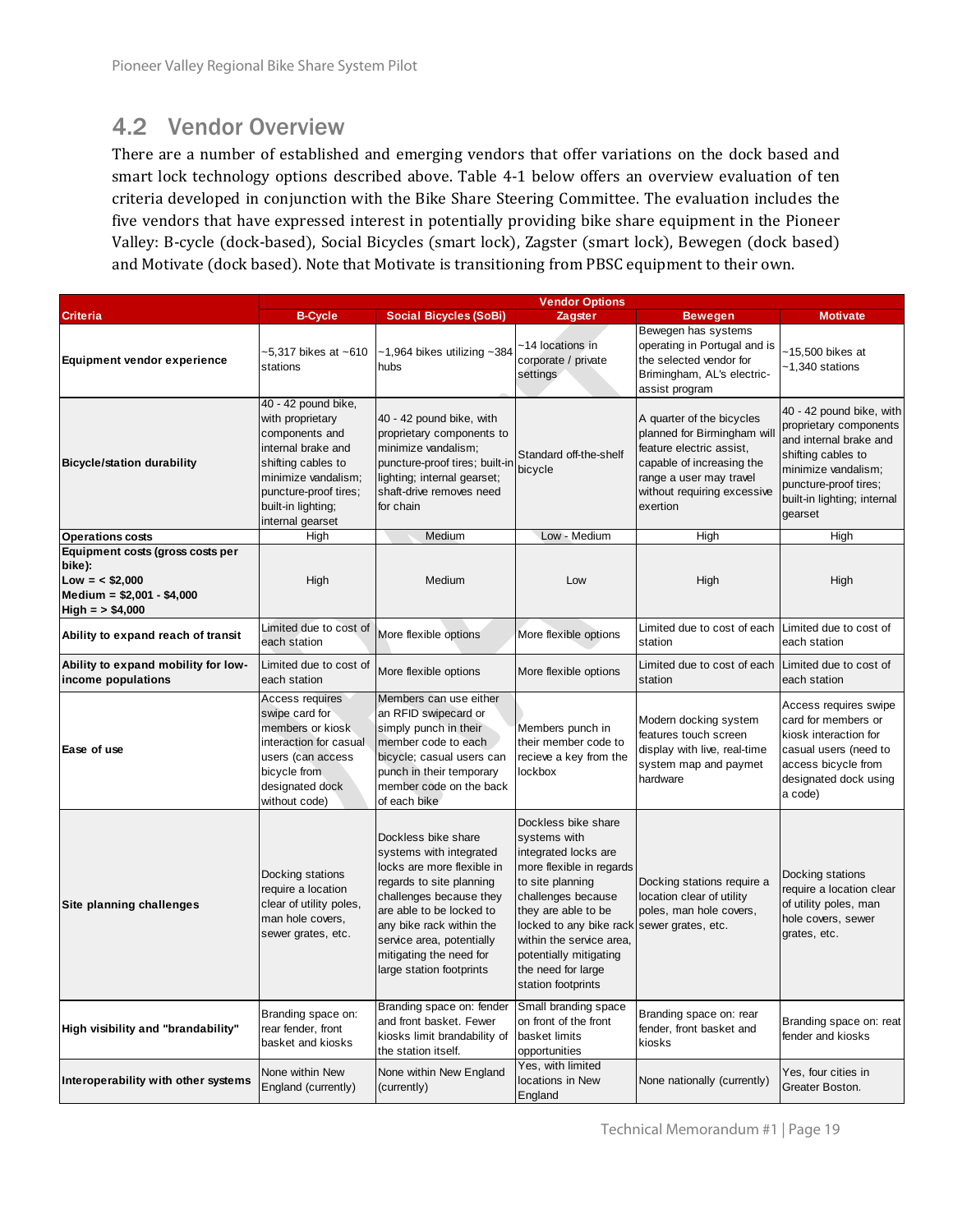### 4.3 Equipment Vendor Scoring

Given the responses to the ten evaluation criteria above, vendor score sheets were developed in an effort to more-quantitatively assess the benefits, drawbacks, and tradeoffs of each. While the scores add up to one hundred, each criterion is weighted between 5 and 20 to reflect the relative importance within the overall program, as expressed by the Steering Committee, As such, the maximum score for each criterion is as follows:

| <b>Criteria</b>                                                                                                | <b>Max</b><br><b>Score</b> |  |
|----------------------------------------------------------------------------------------------------------------|----------------------------|--|
| Equipment vendor experience                                                                                    | 20                         |  |
| Bicycle/station durability                                                                                     | 20                         |  |
| <b>Operations costs</b>                                                                                        | 20                         |  |
| Equipment costs (gross costs per bike):<br>$Low = < $2,000$<br>Medium = $$2,001 - $4,000$<br>$High = > $4,000$ | 10                         |  |
| Ability to expand reach of transit                                                                             | 5                          |  |
| Ability to expand mobility for low-income<br>populations                                                       | 5                          |  |
| Ease of use                                                                                                    | 5                          |  |
| Site planning challenges                                                                                       | 5                          |  |
| High visibility and "brandability"                                                                             | 5                          |  |
| Interoperability with other systems                                                                            | 5                          |  |
| <b>TOTAL MAX SCORE:</b>                                                                                        | 100                        |  |

Equipment vendor experience, bicycle/station durability and operational costs have been weighted highest due to their potential to "make or break" an initial deployment from a financial and customerexperience standpoint. All of the other criteria have been weighted lower, not necessarily to reflect decreased importance, but instead to highlight that the ability for a vendor to satisfy the other seven criteria would have less impact on the overall success of the program.

The individual equipment-vendor evaluations are presented as placeholders on the following pages. Scores will be populated as the Steering Committee members arrive at scoring conclusions.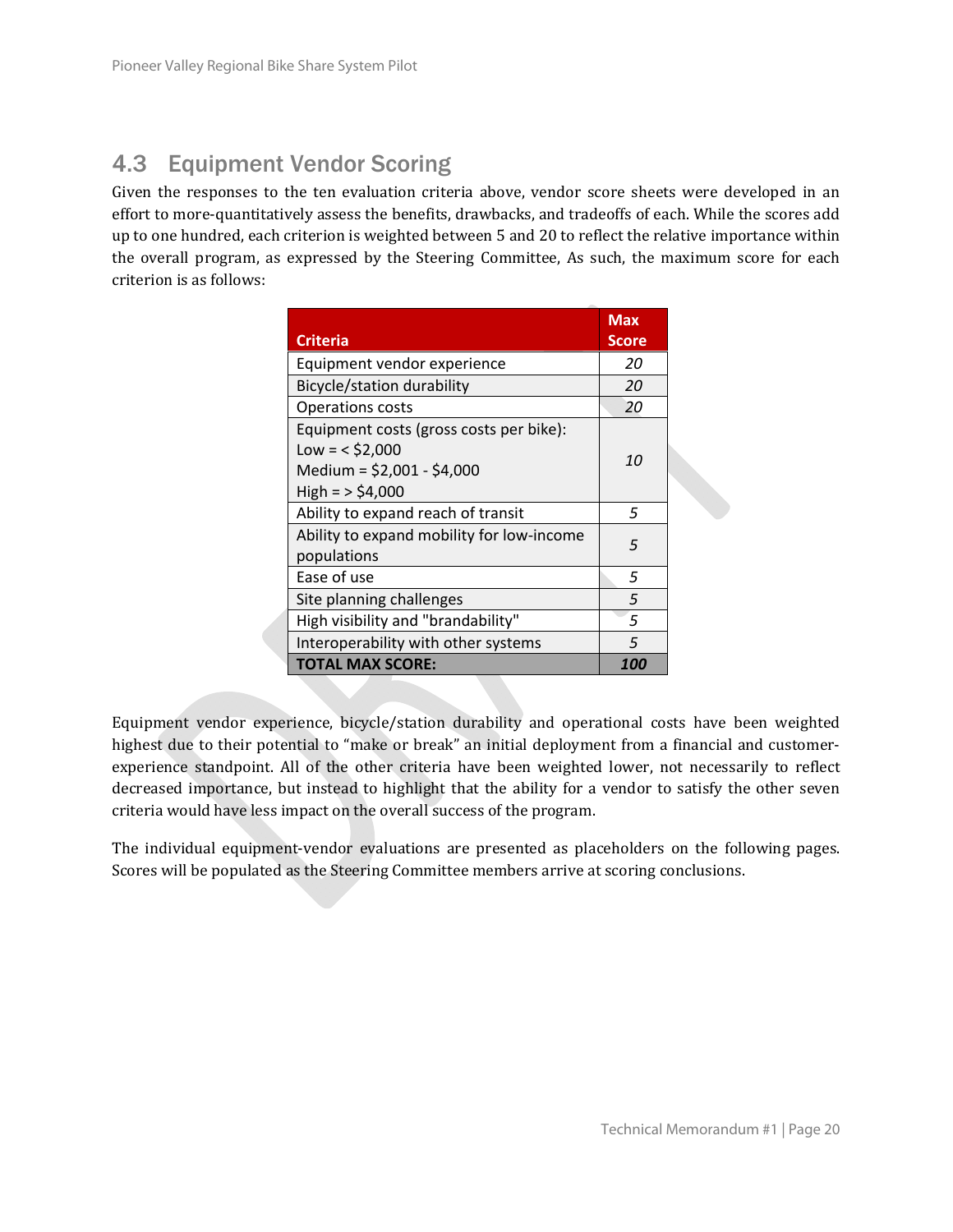|                                                           |                     |             |             |         | <b>B-Cycle</b>           |                |                      |          |
|-----------------------------------------------------------|---------------------|-------------|-------------|---------|--------------------------|----------------|----------------------|----------|
|                                                           |                     |             |             |         | <b>Committee Members</b> |                |                      |          |
| <b>Criteria</b>                                           | <b>Score</b><br>Max | <b>PVPC</b> | Springfield | Holyoke | <b>Northampton</b>       | <b>Amherst</b> | <b>UMass Amherst</b> | AVERAGE: |
| Equipment vendor experience                               | 20                  |             |             |         |                          |                |                      |          |
| Bicycle/station durability                                | 20                  |             |             |         |                          |                |                      |          |
| Operations costs                                          | 20                  |             |             |         |                          |                |                      |          |
| Equipment costs (gross costs per bike)                    | 07                  |             |             |         |                          |                |                      |          |
| Ability to expand reach of transit                        | S                   |             |             |         |                          |                |                      |          |
| Ability to expand mobility for low-<br>income populations | S                   |             |             |         |                          |                |                      |          |
| Ease of use                                               | 5                   |             |             |         |                          |                |                      |          |
| Site planning challenges                                  | S                   |             |             |         |                          |                |                      |          |
| High visibility and "brandability"                        | 5                   |             |             |         |                          |                |                      |          |
| Interoperability with other systms                        | S                   |             |             |         |                          |                |                      |          |
| TOTAL MAX SCORE:                                          | 100                 |             |             |         |                          |                |                      |          |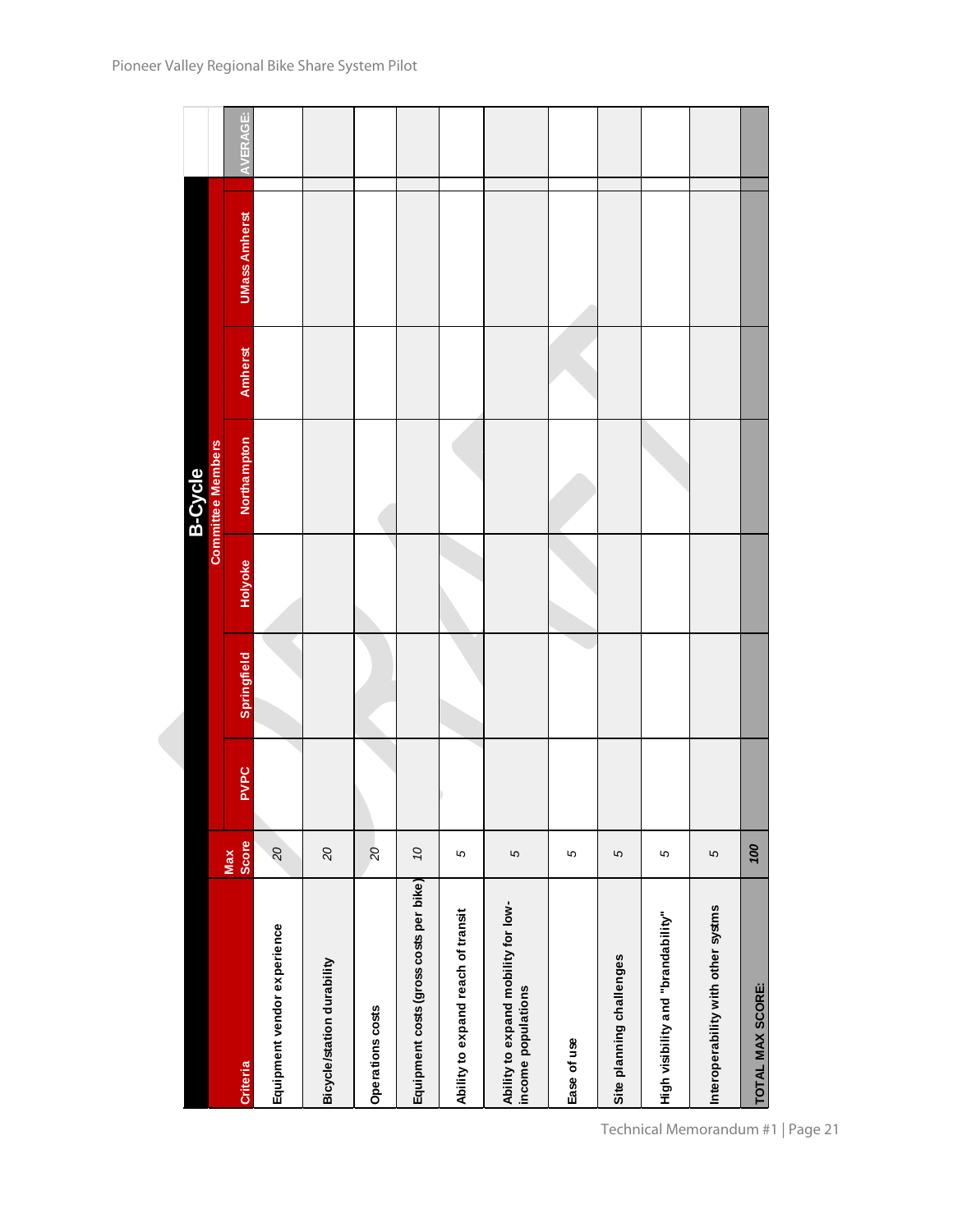|                                                           |                       |      |             |         | <b>SoBi</b>              |                |                      |                 |
|-----------------------------------------------------------|-----------------------|------|-------------|---------|--------------------------|----------------|----------------------|-----------------|
|                                                           | Max                   |      |             |         | <b>Committee Members</b> |                |                      |                 |
| <b>Criteria</b>                                           | Score                 | PVPC | Springfield | Holyoke | <b>Northampton</b>       | <b>Amherst</b> | <b>UMass Amherst</b> | <b>AVERAGE:</b> |
| Equipment vendor experience                               | $\mathcal{S}$         |      |             |         |                          |                |                      |                 |
| Bicycle/station durability                                | $\overline{5}$        |      |             |         |                          |                |                      |                 |
| Operations costs                                          | $\overline{c}$        |      |             |         |                          |                |                      |                 |
| Equipment costs (gross costs per bike)                    | $\tilde{\mathcal{O}}$ |      |             |         |                          |                |                      |                 |
| Ability to expand reach of transit                        | S                     |      |             |         |                          |                |                      |                 |
| Ability to expand mobility for low-<br>income populations | 5                     |      |             |         |                          |                |                      |                 |
| Ease of use                                               | 5                     |      |             |         |                          |                |                      |                 |
| Site planning challenges                                  | 5                     |      |             |         |                          |                |                      |                 |
| High visibility and "brandability"                        | 5                     |      |             |         |                          |                |                      |                 |
| Interoperability with other systms                        | 5                     |      |             |         |                          |                |                      |                 |
| TOTAL MAX SCORE:                                          | 100                   |      |             |         |                          |                |                      |                 |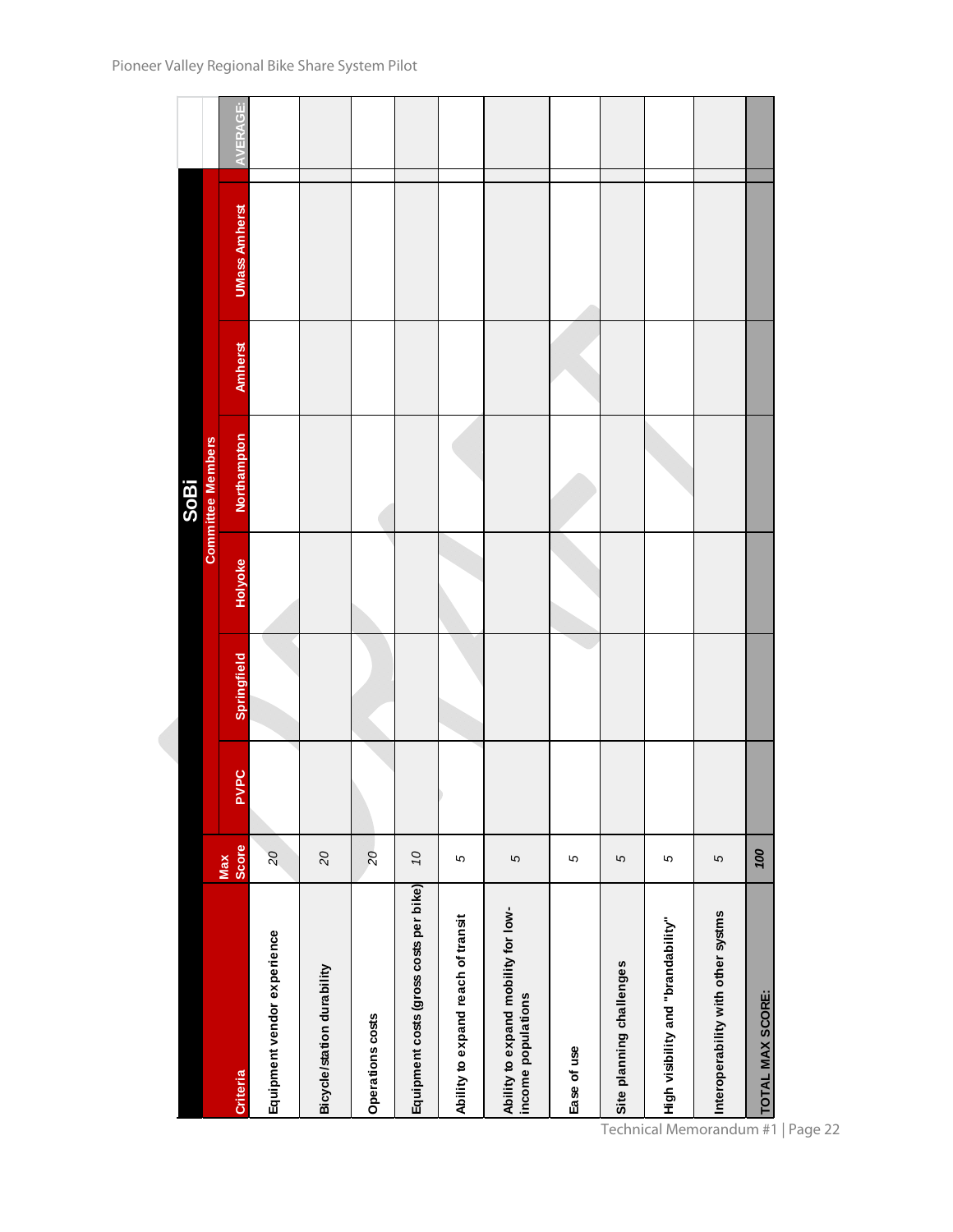|                                                           |                     |             |             |                | <b>Zagster</b>           |                |                      |          |
|-----------------------------------------------------------|---------------------|-------------|-------------|----------------|--------------------------|----------------|----------------------|----------|
|                                                           |                     |             |             |                | <b>Committee Members</b> |                |                      |          |
| Criteria                                                  | <b>Score</b><br>Max | <b>PVPC</b> | Springfield | <b>Holyoke</b> | Northampton              | <b>Amherst</b> | <b>UMass Amherst</b> | AVERAGE: |
| Equipment vendor experience                               | 20                  |             |             |                |                          |                |                      |          |
| Bicycle/station durability                                | $\overline{c}$      |             |             |                |                          |                |                      |          |
| Operations costs                                          | $\overline{20}$     |             |             |                |                          |                |                      |          |
| Equipment costs (gross costs per bike)                    | OL                  |             |             |                |                          |                |                      |          |
| Ability to expand reach of transit                        | 5                   |             |             |                |                          |                |                      |          |
| Ability to expand mobility for low-<br>income populations | 5                   |             |             |                |                          |                |                      |          |
| Ease of use                                               | 5                   |             |             |                |                          |                |                      |          |
| Site planning challenges                                  | S                   |             |             |                |                          |                |                      |          |
| High visibility and "brandability"                        | 5                   |             |             |                |                          |                |                      |          |
| Interoperability with other systms                        | 5                   |             |             |                |                          |                |                      |          |
| TOTAL MAX SCORE:                                          | 100                 |             |             |                |                          |                |                      |          |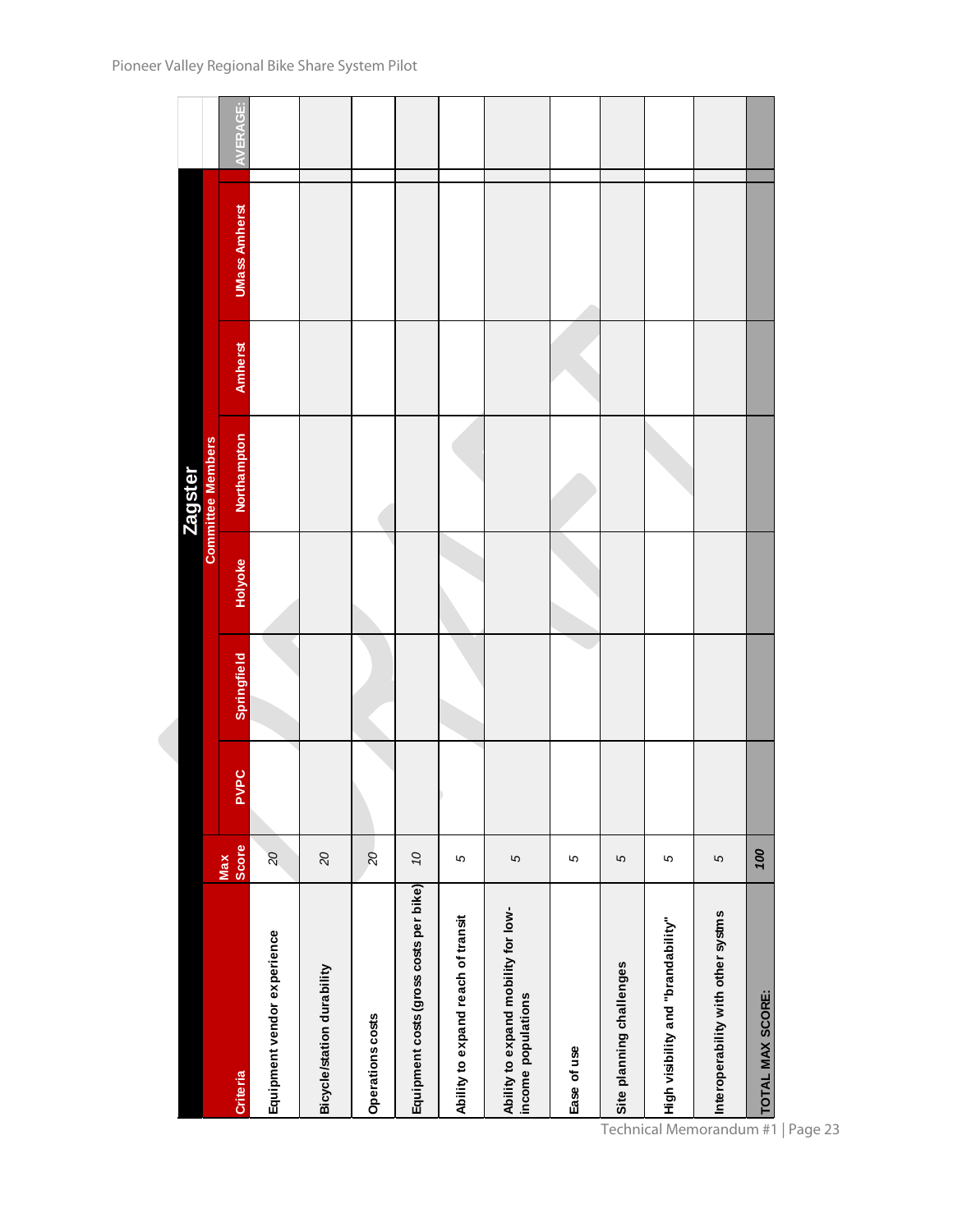|                                                           |                          |      |                    |         | <b>Motivate</b>          |         |                      |                 |
|-----------------------------------------------------------|--------------------------|------|--------------------|---------|--------------------------|---------|----------------------|-----------------|
|                                                           |                          |      |                    |         | <b>Committee Members</b> |         |                      |                 |
| <b>Criteria</b>                                           | Score<br>Max             | PVPC | <b>Springfield</b> | Holyoke | Northampton              | Amherst | <b>UMass Amherst</b> | <b>AVERAGE:</b> |
| Equipment vendor experience                               | $\overline{\mathcal{C}}$ |      |                    |         |                          |         |                      |                 |
| Bicycle/station durability                                | 20                       |      |                    |         |                          |         |                      |                 |
| Operations costs                                          | $\overline{a}$           |      |                    |         |                          |         |                      |                 |
| Equipment costs (gross costs per bike)                    | $\mathcal{O}$            |      |                    |         |                          |         |                      |                 |
| Ability to expand reach of transit                        | 5                        |      |                    |         |                          |         |                      |                 |
| Ability to expand mobility for low-<br>income populations | 5                        |      |                    |         |                          |         |                      |                 |
| Ease of use                                               | 5                        |      |                    |         |                          |         |                      |                 |
| Site planning challenges                                  | $\mathfrak{c}$           |      |                    |         |                          |         |                      |                 |
| High visibility and "brandability"                        | 5                        |      |                    |         |                          |         |                      |                 |
| Interoperability with other systms                        | S                        |      |                    |         |                          |         |                      |                 |
| TOTAL MAX SCORE:                                          | $\infty$                 |      |                    |         |                          |         |                      |                 |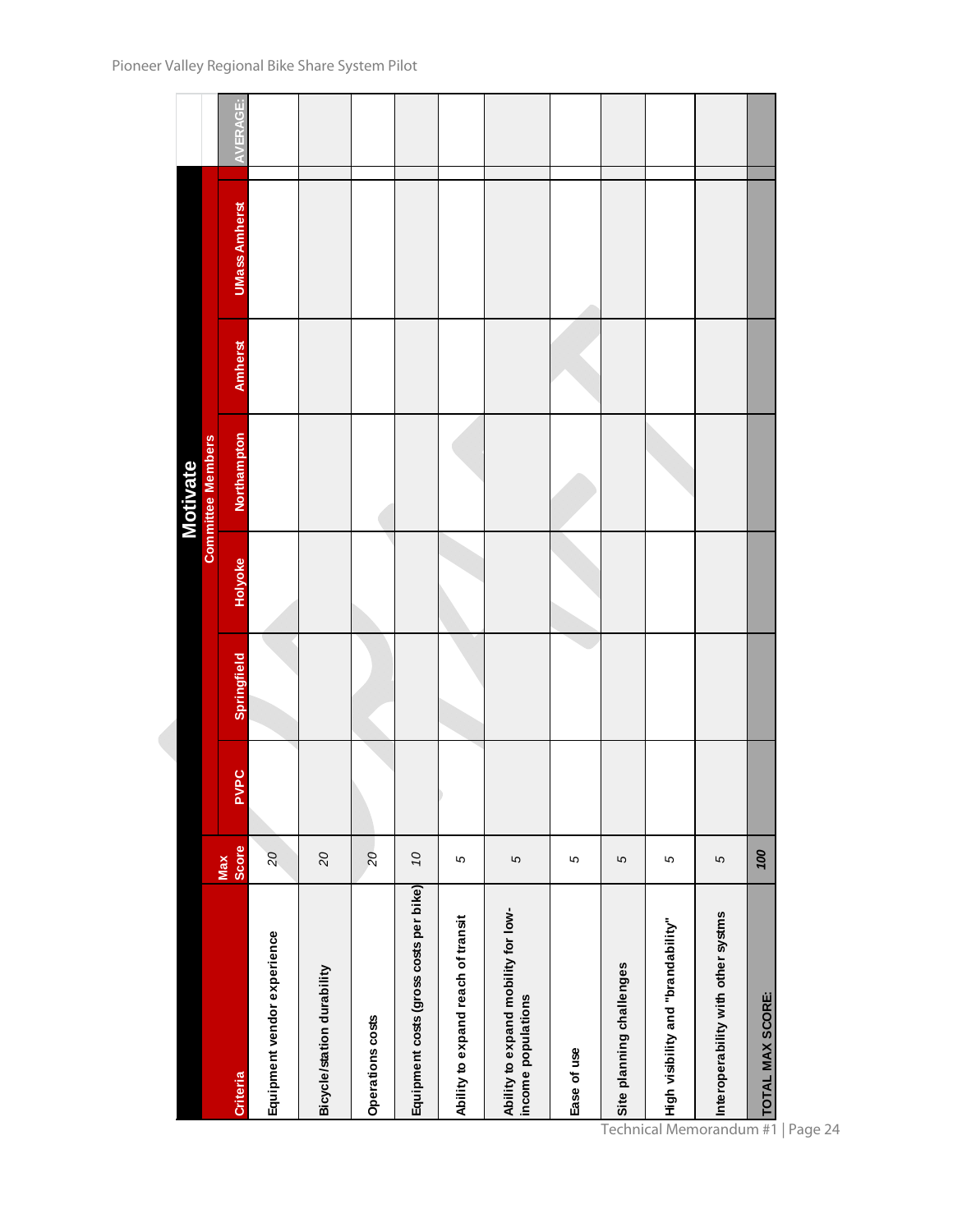|                                                           |                          |             |             |         | <b>Bewegen</b>           |                |                      |          |
|-----------------------------------------------------------|--------------------------|-------------|-------------|---------|--------------------------|----------------|----------------------|----------|
|                                                           |                          |             |             |         | <b>Committee Members</b> |                |                      |          |
| <b>Criteria</b>                                           | <b>Score</b><br>Max      | <b>PVPC</b> | Springfield | Holyoke | Northampton              | <b>Amherst</b> | <b>UMass Amherst</b> | AVERAGE: |
| Equipment vendor experience                               | $\overline{\mathcal{C}}$ |             |             |         |                          |                |                      |          |
| Bicycle/station durability                                | $\mathcal{Q}$            |             |             |         |                          |                |                      |          |
| Operations costs                                          | $\overline{c}$           |             |             |         |                          |                |                      |          |
| Equipment costs (gross costs per bike)                    | $\mathcal{O}$            |             |             |         |                          |                |                      |          |
| Ability to expand reach of transit                        | 5                        |             |             |         |                          |                |                      |          |
| Ability to expand mobility for low-<br>income populations | S                        |             |             |         |                          |                |                      |          |
| Ease of use                                               | 5                        |             |             |         |                          |                |                      |          |
| Site planning challenges                                  | S                        |             |             |         |                          |                |                      |          |
| High visibility and "brandability"                        | S                        |             |             |         |                          |                |                      |          |
| Interoperability with other systms                        | $\mathbf{\Omega}$        |             |             |         |                          |                |                      |          |
| <b>TOTAL MAX SCORE:</b>                                   | 700                      |             |             |         |                          |                |                      |          |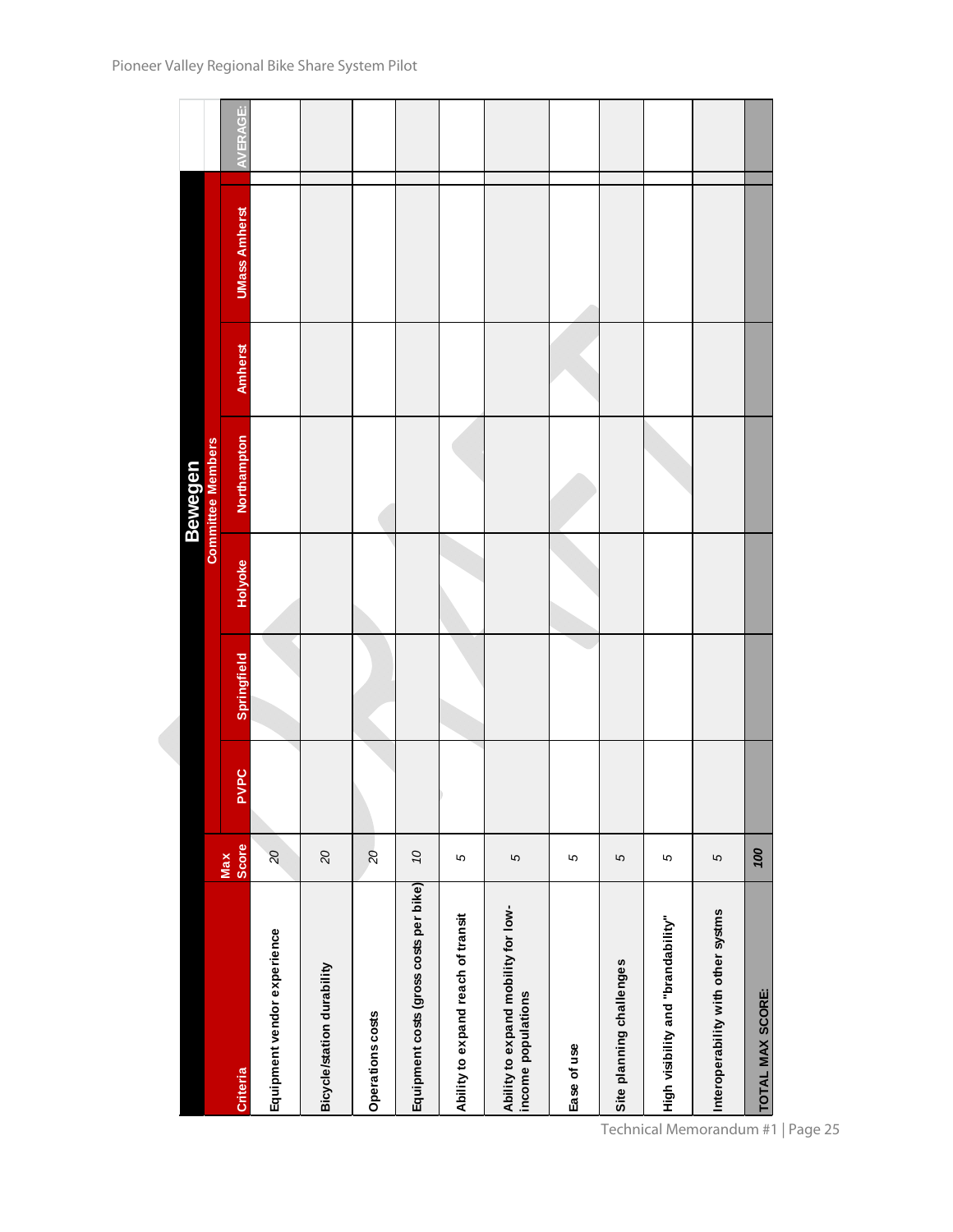## **5. Draft Conclusion and Next Steps**

This Technical Memorandum outlines an assessment for a business and equipment model for the creation of a bike share program in the Pioneer Valley. It follows up on the Bike Share Feasibility Study written in March 2015 by the Pioneer Valley Planning Commission.

The recommended system will consist of a Phase I launch of up to 24 stations and 216 bikes at key locations in Springfield, Holyoke, Northampton and Amherst. Station sites will include a mixture of sidewalk and on-street sites at transit hubs, train stations, college campuses, business districts and important destinations. The intent is to enhance mobility between those locations, promote active transportation/public health, economic vitality in the service area and to brand the Pioneer Valley as a region promoting livability and sustainability.

A five-year analysis of system costs and revenue for a two-phased approach indicates that the costs of purchasing, launching and operating a program to be \$4.5 million for lower-cost, "smart lock" equipment and \$8.4 million for higher-cost, dock-based equipment. In either scenario, the costs over this five year period will be offset by up to \$2 million in system revenue through user fees. The rest will come from a combination of federal grants, sponsorships, advertising revenue and perhaps, from municipalities' capital budgets. Based primarily on the potential for a dock-based system to require expenditures from local governments, it is likely that the lower cost "smart lock" equipment is the best fit for the Pioneer Valley. There are now a handful of manufacturers of such equipment (some domestic, some European) that make a durable and quality product. In just the past year, a handful of cities in North America have successfully launched smart lock bike share systems. Some cities, such as Phoenix and Topeka KS have already announced their intent to expand in their second full year of operations. This recommendation will need to be confirmed by the Bike Share Steering Committee who oversees this planning and implementation effort.

Regardless of the equipment model selected, municipal ownership of the equipment with operations by a private vendor is recommended. Each of the four participating cities and towns will own the equipment that sits within their jurisdiction, but must agree to the likelihood that bicycles may on occasion by ridden to neighboring jurisdictions. As a regional system, this will be the reality. Helping to negotiate this and other issues will be a Regional Oversight Committee (ROC) to be chaired by the Pioneer Valley Planning Commission. An important part of the ROC will be the operations vendor who will need to negotiate performance measures and fees with each individual municipality.

#### **Next Steps**

There are a number of critical steps that should be taken to ensure an orderly transition from concept to fundraising to equipment selection/purchase to launch. Though some deviation is possible, following the steps outlined below will be an effective means of moving forward with the program in the latter half of 2016 or 2017.